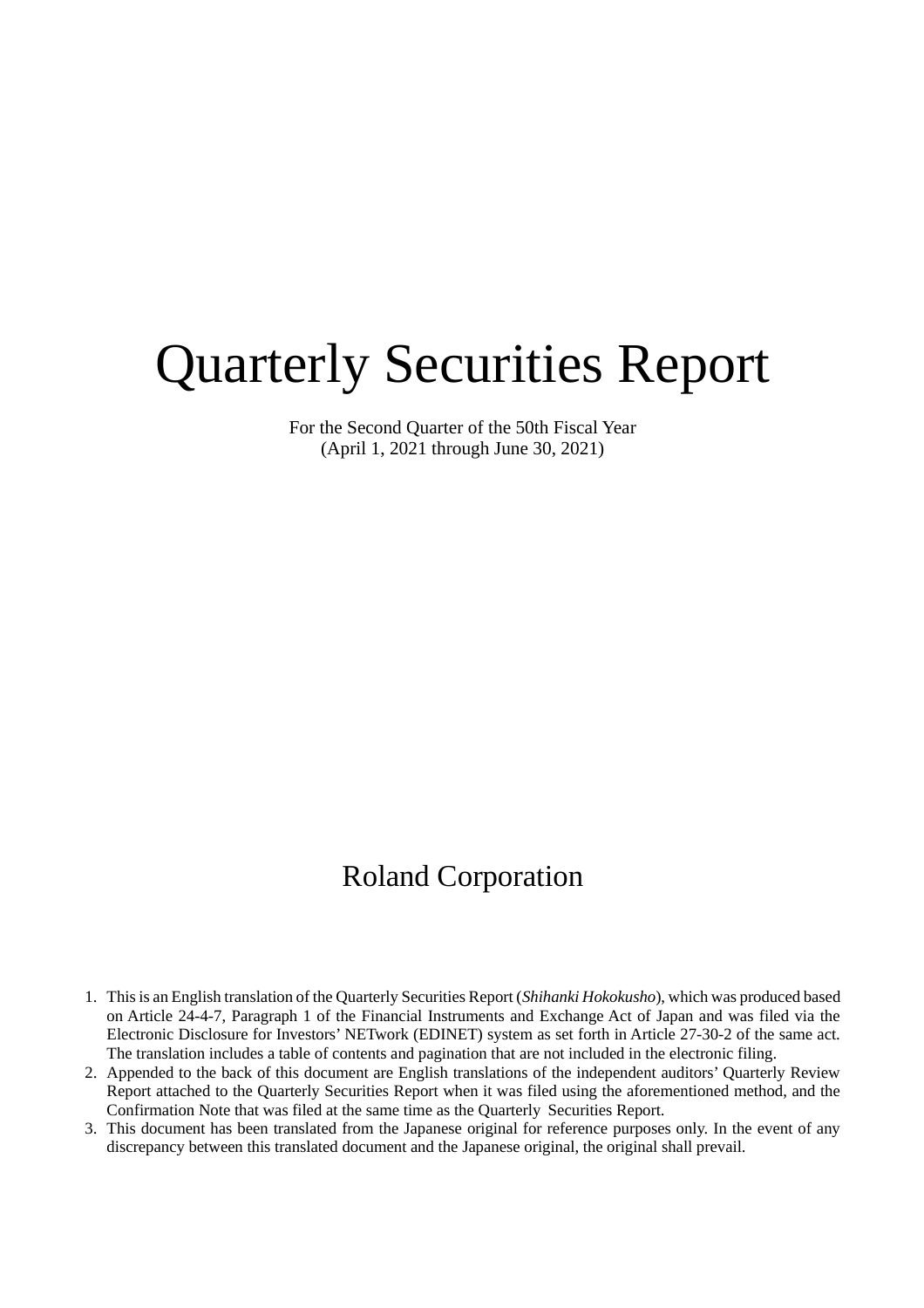# **Table of Contents**

|    |                                                                            | Page |
|----|----------------------------------------------------------------------------|------|
|    | Quarterly Securities Report for the Second Quarter of the 50th Fiscal Year |      |
|    |                                                                            |      |
|    |                                                                            |      |
|    |                                                                            |      |
| 1. |                                                                            |      |
| 2. |                                                                            |      |
|    |                                                                            |      |
| 1. |                                                                            |      |
| 2. |                                                                            |      |
| 3. |                                                                            |      |
|    |                                                                            |      |
| 1. |                                                                            |      |
| 2. |                                                                            |      |
|    |                                                                            |      |
| 1. |                                                                            |      |
| 2. |                                                                            |      |
|    |                                                                            |      |

Independent Auditor's Quarterly Review Report

Confirmation Note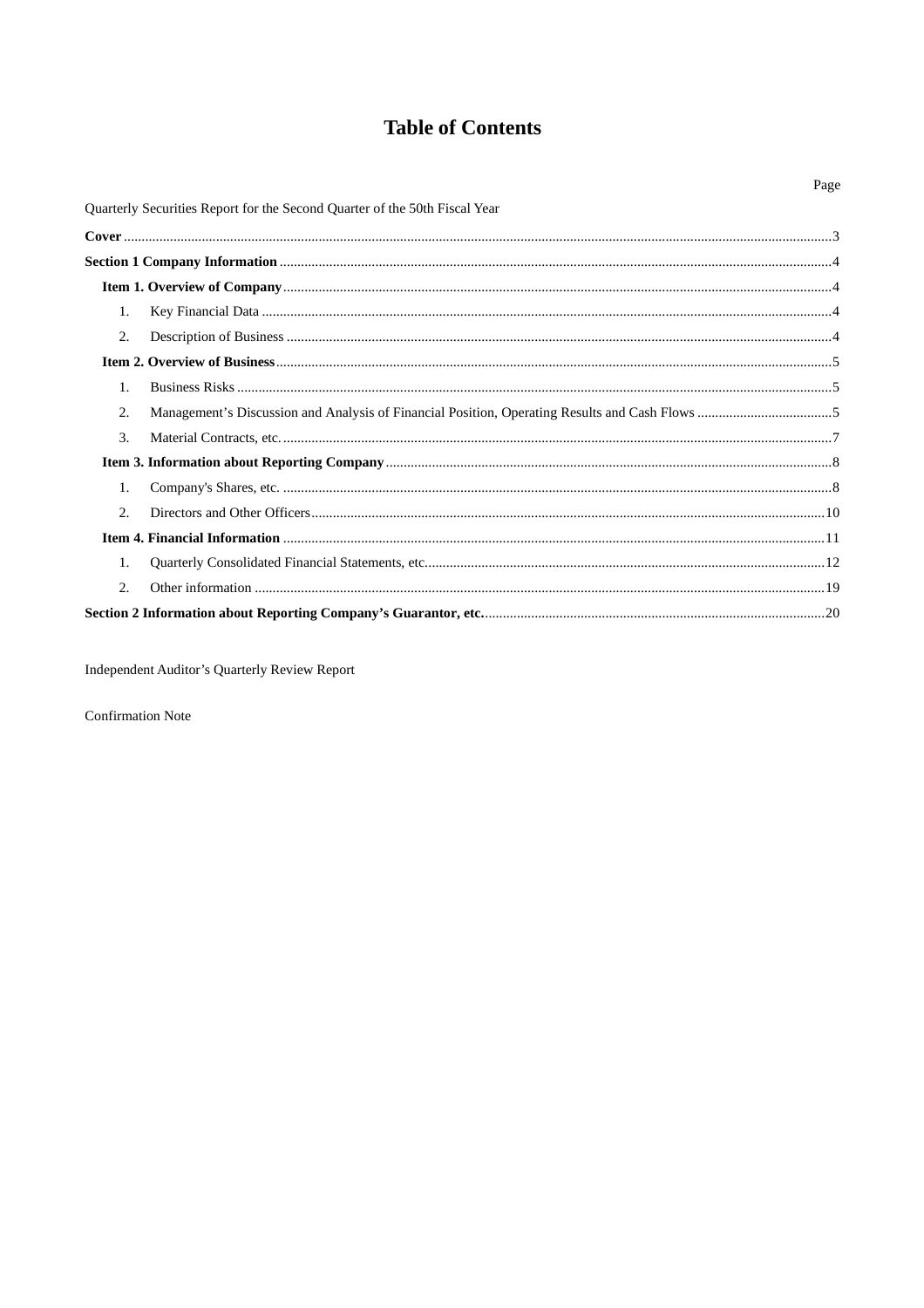# **Cover**

| Document title                     | <b>Quarterly Securities Report</b>                                                  |
|------------------------------------|-------------------------------------------------------------------------------------|
| Clause of stipulation              | Article 24-4-7, Paragraph 1 of the Financial Instruments and Exchange Act           |
| Place of filing                    | Director, Kanto Local Finance Bureau                                                |
| Filing date                        | August 10, 2021                                                                     |
| Quarterly accounting period        | The second quarter of the 50th fiscal year (April 1, 2021 through June 30,<br>2021) |
| Company name                       | Roland Kabushiki Kaisha                                                             |
| Company name in English            | Roland Corporation                                                                  |
| Title and name of representative   | Jun-ichi Miki, CEO and Representative Director                                      |
| Address of registered headquarters | 2036-1 Nakagawa, Hosoe-cho, Kita-ku, Hamamatsu-shi, Shizuoka                        |
| Telephone number                   | $+81 - 53 - 523 - 0230$                                                             |
| Name of contact person             | Shunsuke Sugiura, CFO and Senior Executive Officer                                  |
| Nearest place of contact           | 2036-1 Nakagawa, Hosoe-cho, Kita-ku, Hamamatsu-shi, Shizuoka                        |
| Telephone number                   | $+81-53-523-0230$                                                                   |
| Name of contact person             | Shunsuke Sugiura, CFO and Senior Executive Officer                                  |
| Place for public inspection        | Tokyo Stock Exchange, Inc.                                                          |
|                                    | (2-1 Nihonbashi Kabutocho, Chuo-ku, Tokyo)                                          |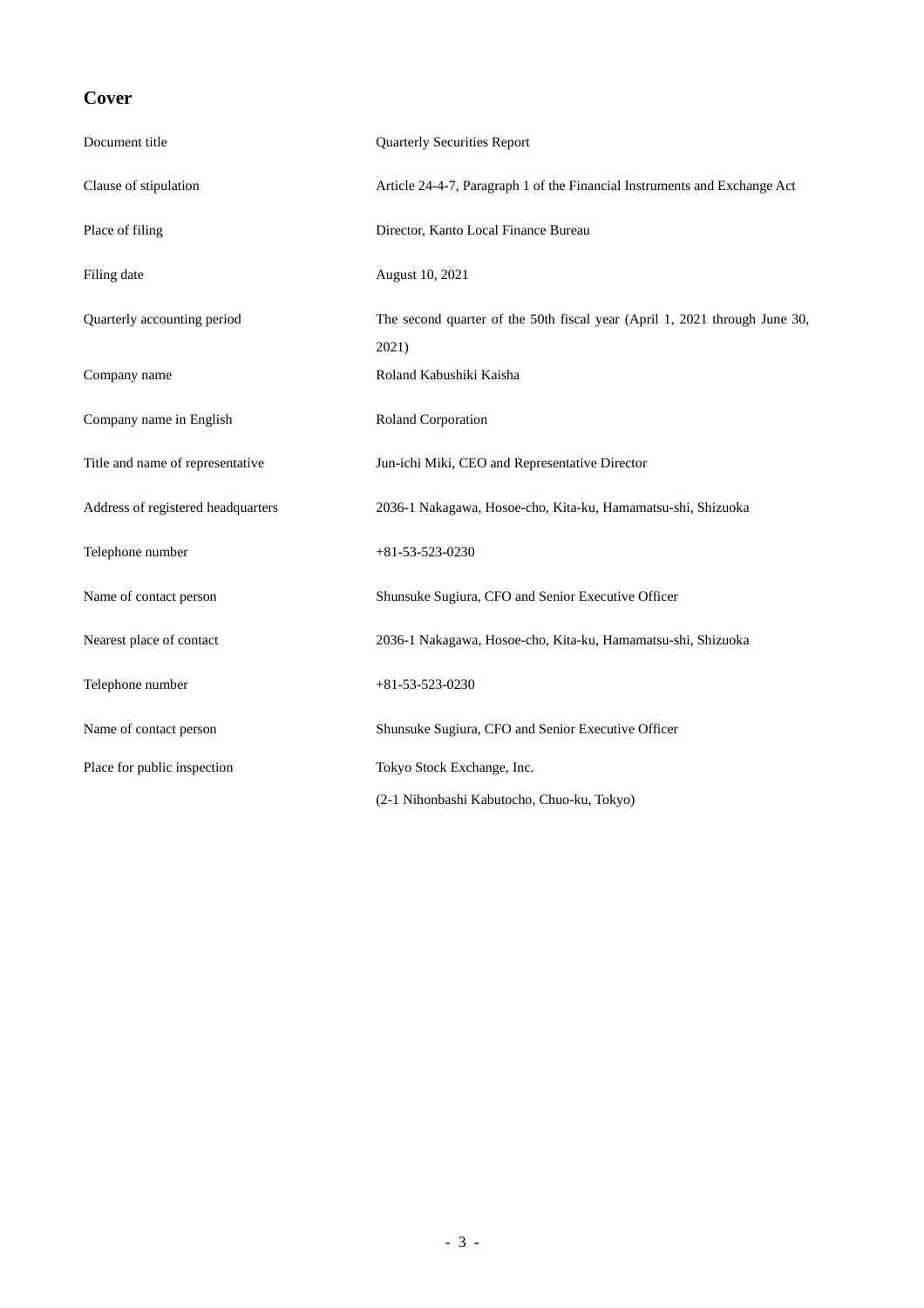# **Section 1 Company Information**

# **Item 1. Overview of Company**

# 1. Key Financial Data

(1) Consolidated financial data

| Fiscal year                                            |               | 49 <sub>th</sub><br><b>First Half</b> | 50 <sub>th</sub><br><b>First Half</b> | 49th                                                                                             |
|--------------------------------------------------------|---------------|---------------------------------------|---------------------------------------|--------------------------------------------------------------------------------------------------|
| Accounting period                                      |               | June 30, 2020)                        | June 30, 2021)                        | (January 1, 2020 through (January 1, 2021 through (January 1, 2020 through<br>December 31, 2020) |
| Net sales                                              | (million yen) | 28,234                                | 43,030                                | 64,044                                                                                           |
| Ordinary profit                                        | (million yen) | 2,339                                 | 7,456                                 | 6,277                                                                                            |
| Profit attributable to owners of parent                | (million yen) | 1,650                                 | 6,179                                 | 4,301                                                                                            |
| Comprehensive income                                   | (million yen) | 654                                   | 7,611                                 | 3,934                                                                                            |
| Net assets                                             | (million yen) | 17,600                                | 26,807                                | 20,151                                                                                           |
| Total assets                                           | (million yen) | 41,252                                | 50,388                                | 46,096                                                                                           |
| Basic earnings per share                               | (yen)         | 61.46                                 | 225.71                                | 160.13                                                                                           |
| Diluted earnings per share                             | (yen)         |                                       | 220.44                                | 155.37                                                                                           |
| Equity-to-asset ratio                                  | (% )          | 42.1                                  | 52.7                                  | 43.1                                                                                             |
| Net cash provided by (used in)<br>operating activities | (million yen) | 4,209                                 | 4,229                                 | 6,902                                                                                            |
| Net cash provided by (used in)<br>investing activities | (million yen) | (482)                                 | (229)                                 | (901)                                                                                            |
| Net cash provided by (used in)<br>financing activities | (million yen) | (1,709)                               | (3,246)                               | (3,669)                                                                                          |
| Cash and cash equivalents at end of<br>period          | (million yen) | 10,292                                | 11,497                                | 10,832                                                                                           |

|                    |       | 49th                                     | 50th                                     |
|--------------------|-------|------------------------------------------|------------------------------------------|
| Fiscal year        |       | Second quarter                           | Second quarter                           |
|                    |       | accounting period                        | accounting period                        |
| Accounting period  |       | (April 1, 2020 through<br>June 30, 2020) | (April 1, 2021 through<br>June 30, 2021) |
| Earnings per share | (yen) | 37.10                                    | 100.38                                   |

Notes: 1. Non-consolidated financial data is not presented as the Company prepares quarterly consolidated financial statements.

2. Net sales do not include the consumption taxes.

3. Basic earnings per share and diluted earnings per share are computed using the average number of shares of common stock during the period, which is calculated by subtracting the number of treasury shares from these shares. These treasury shares include the treasury shares remaining in Board Benefit Trust, Employee Stock Ownership Plan Trust and Employee Shareholding Association-type ESOP Trust. 4. For the first half of the 49th fiscal year, the amount of diluted earnings per share is not stated since the shares of the Company were not

publicly traded back then, and thus, the average share price during the period was unavailable, although diluted shares existed.

# 2. Description of Business

There were no significant changes in the business in which the Company and its subsidiaries and affiliates (collectively, the "Group") operate during the six months ended June 30, 2021. No changes were made to major subsidiaries and affiliates.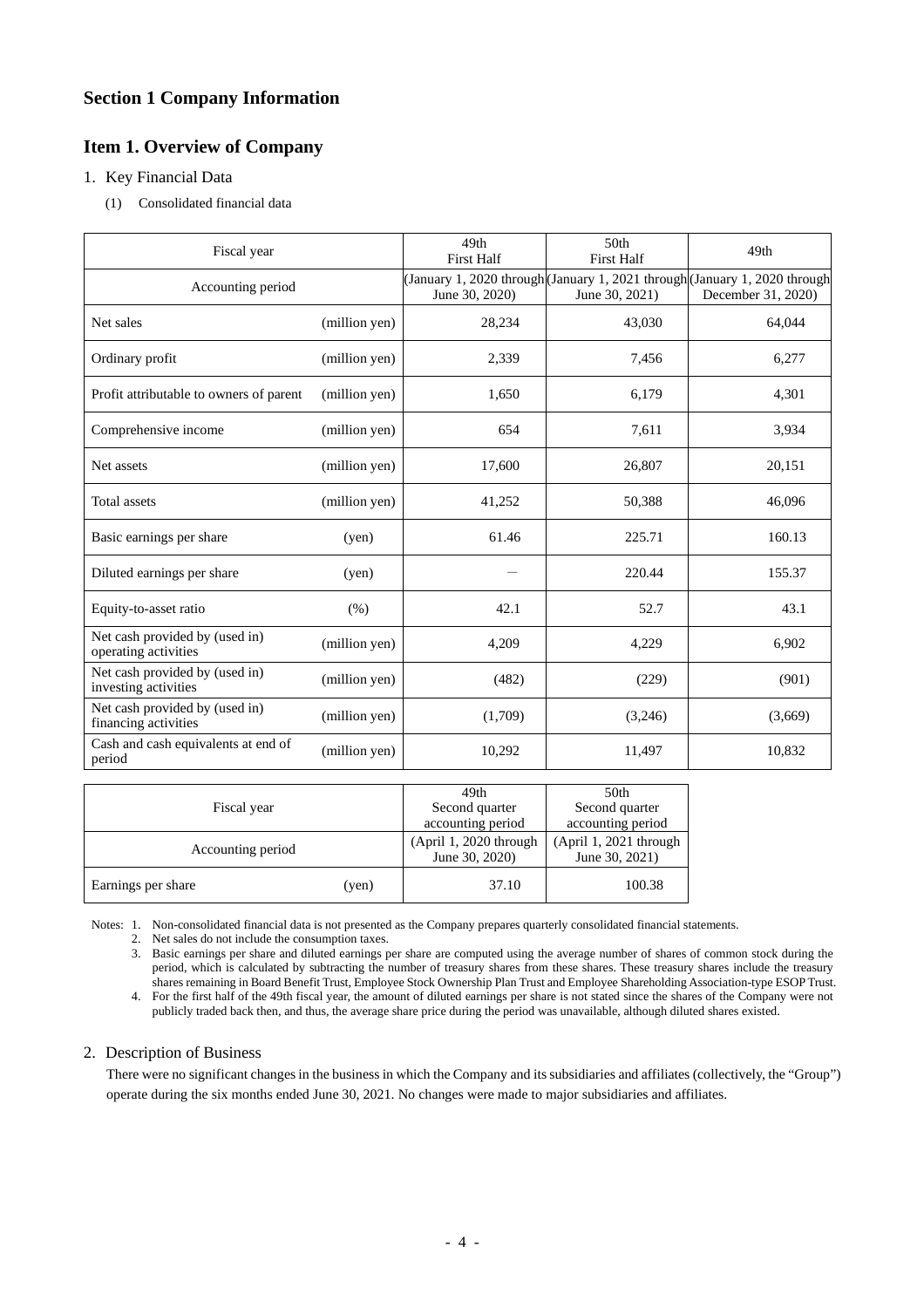# **Item 2. Overview of Business**

# 1. Business Risks

During the six months ended June 30, 2021, among the matters related to Overview of Business and Financial Information stated in this quarterly securities report, no major risks occurred that the management has recognized that may have a material impact on the financial position, operating results and cash flows of consolidated companies, and there were no significant changes in the matters related to "Business and other risks" stated in the annual securities report for the previous fiscal year.

2. Management's Discussion and Analysis of Financial Position, Operating Results and Cash Flows This document contains forward-looking statements, which are based on the Group's estimates and assumptions made as of the end of the second quarter of the current fiscal year.

## (1) Business performance

During the six months ended June 30, 2021, the global economic environment surrounding the Group saw an increase in economic activities along with progress in vaccination against COVID-19. However, the situation remained unstable due in part to the outbreak of COVID-19 variants, which are believed to be more transmissible, making infection control even more difficult.

The electronic musical instruments business continued to enjoy firm demand especially from customers taking up a challenge to start playing musical instruments or those who resume musical performance, both hoping to enjoy themselves, as a new lifestyle brought by COVID-19 has become normal. The major attraction of electronic musical instruments is that people can enjoy playing them alone or with others whenever and wherever they want.

However, on the supply side, Malaysia, where our main factory is located, experienced a worsening outbreak of COVID-19 from the latter half of the second quarter of the current fiscal year. In accordance with the instructions of the Malaysian government and authorities, we took measures such as restricting or suspending the operations of our Malaysian factory. These measures, however, did not have any impact on our results for the second quarter.

As a result of the above, during the six months ended June 30, 2021, net sales stood at ¥43,030 million (up 52.4% year on year) with operating profit of ¥7,845 million (up 194.2% year on year), ordinary profit of ¥7,456 million (up 218.7% year on year), and profit attributable to owners of parent of ¥6,179 million (up 274.5% year on year).

Sales performance by mainstay category is as shown below:

#### **(Keyboards)**

Among the mainstay categories, sales of electronic pianos remained strong across regions, driven by brisk demand from people staying home for longer hours in the wake of the COVID-19 pandemic. Sales of new portable piano series and new space-saving models went well. Sales of medium- to high-end products at retail stores also recovered as more stores resumed normal business operations compared to the same period of the previous fiscal year.

As a result of the above, net sales from the Keyboards category amounted to ¥13,165 million (up 68.6 % year on year).

#### **(Percussion and Wind Instruments)**

Among the mainstay categories, sales of electronic drums, especially the V-Drums Acoustic Design series launched in the previous fiscal year, remained strong, and sales soared in all regions.

Sales of electronic wind instruments marked a significant increase backed by the highest model of Aerophone launched in the fourth quarter of the previous fiscal year and the limited model released in the current fiscal year.

As a result of the above, net sales from the Percussion and Wind Instruments category amounted to ¥10,003 million (up 74.7% year on year).

## **(Guitar-related Products)**

Among the mainstay categories, sales of guitar effects soared, backed especially by strong sales of new product families launched during the fourth quarter of the previous fiscal year and other products such as the anniversary versions of compact effects released in the current fiscal year.

Sales of musical instruments amplifiers, especially the KATANA amplifier series increased mainly in Europe and North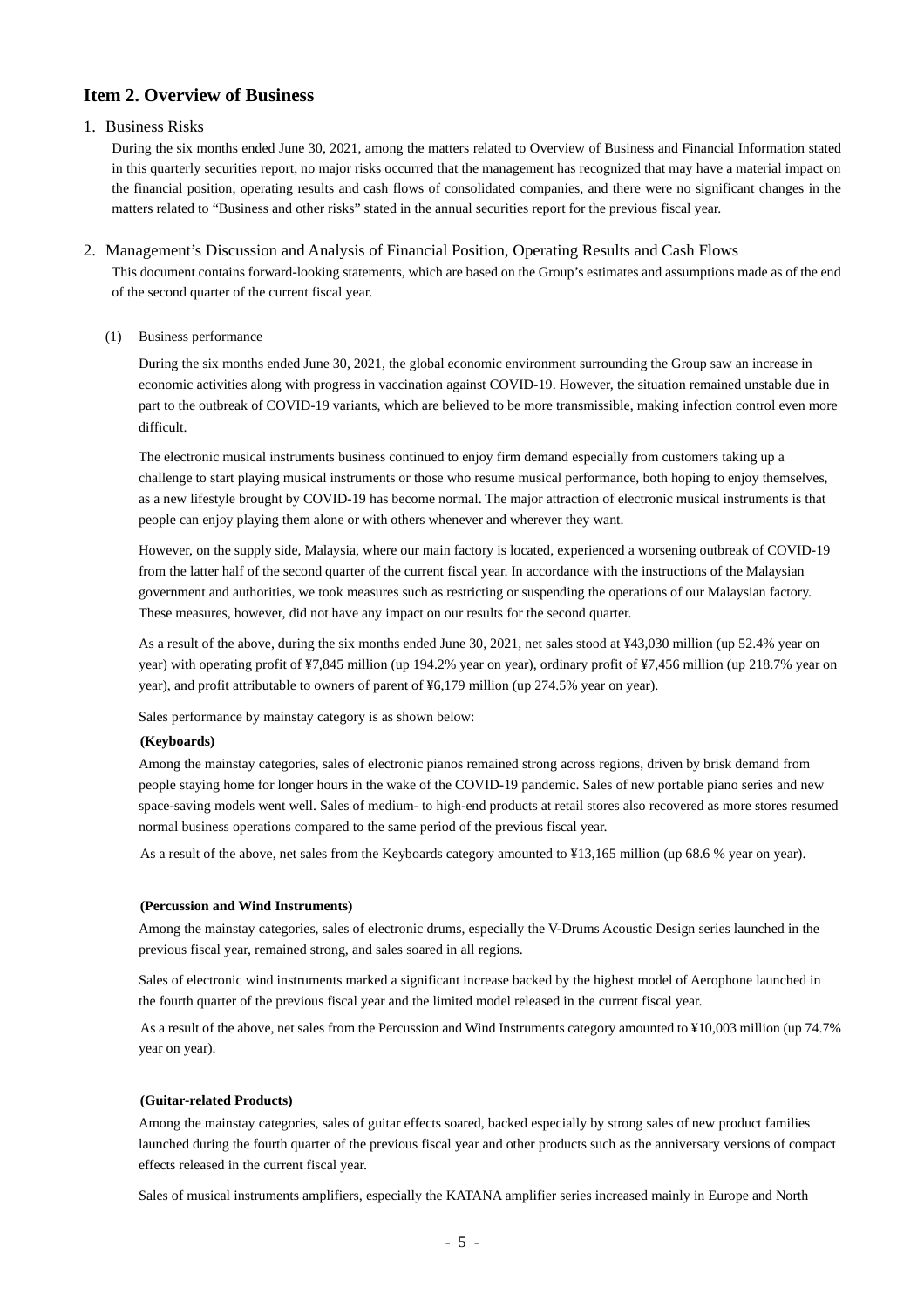America. In addition, there was a recovery in sales of products intended for outdoor use and those intended for stage use.

As a result of the above, net sales from the Guitar-related Products category amounted to ¥10,664 million (up 37.1% year on year).

#### **(Creation-related Products & Services)**

Among the mainstay categories, sales of synthesizers performed strongly, driven by increased demand for electronic pianos from people staying home for longer hours amid the COVID-19 pandemic and the return of live performance demand accompanying the recovery in performance opportunities. Not only synthesizers equipped with 88 keys like electronic pianos but also stage pianos contributed to sales growth.

Sales of dance and DJ-related products also soared, driven by strong sales of new product families launched during the previous and current fiscal years.

In the software and service domain, a service where software sound source could be obtained at a monthly membership fee was offered. Through Roland Cloud platform, new versions of software sound source were released in addition to the upgrade software which enables existing drum products to expand their functions.

As a result of the above, net sales from the Creation-related Products & Services category amounted to ¥5,564 million (up 44.8% year on year).

#### **(Video and Professional Audio)**

Among the mainstay categories, sales of video related products such as AV mixers performed strongly despite the impact of new products from competitors, backed by rising video distribution demand from businesses, educational institutions, and individuals.

Sales of professional audio related products remained sluggish due to the lack of recovery in capital investment demand under the influence of preventive measures against the spread of COVID-19.

As a result of the above, net sales from the Video and Professional Audio category amounted to ¥2,315 million (up 17.6% year on year).

#### (2) Analysis of consolidated financial position

Total assets at the end of the second quarter of the current fiscal year on a consolidated basis increased by ¥4,291 million from the end of the previous fiscal year to ¥50,388 million. This is attributable primarily to increases in cash and deposits of ¥664 million, trade receivables of ¥2,377 million, and inventories of ¥1,442 million, which were partially offset by a decrease in accounts receivable nontrade of ¥108 million included in other of current assets. The position of cash and deposits is described in detail in the next section.

Liabilities decreased by ¥2,365 million from the end of the previous fiscal year to ¥23,580 million. This is attributable primarily to decreases in borrowings of ¥2,132 million and provision for loss on competition law of ¥562 million.

Net assets increased by ¥6,656 million from the end of the previous fiscal year to ¥26,807 million. This is attributable mainly to recording of profit attributable to owners of parent of ¥6,179 million and an increase in foreign currency translation adjustment of ¥1,300 million due to the further depreciation of yen against major currencies, which were partially offset by dividends from surplus of ¥992 million.

As a result of the above, the equity ratio rose 9.6 percentage points from the end of the previous fiscal year to 52.7%.

#### (3) Cash flows for the six months ended June 30, 2021

During the six months ended June 30, 2021, cash and cash equivalents ("net cash") increased by ¥664 million from the end of the previous fiscal year to ¥11,497 million.

## (Cash flows from operating activities)

Net cash provided by operating activities amounted to ¥4,229 million (up ¥19 million in the inflow year on year), which is mainly due to recording of profit before income taxes.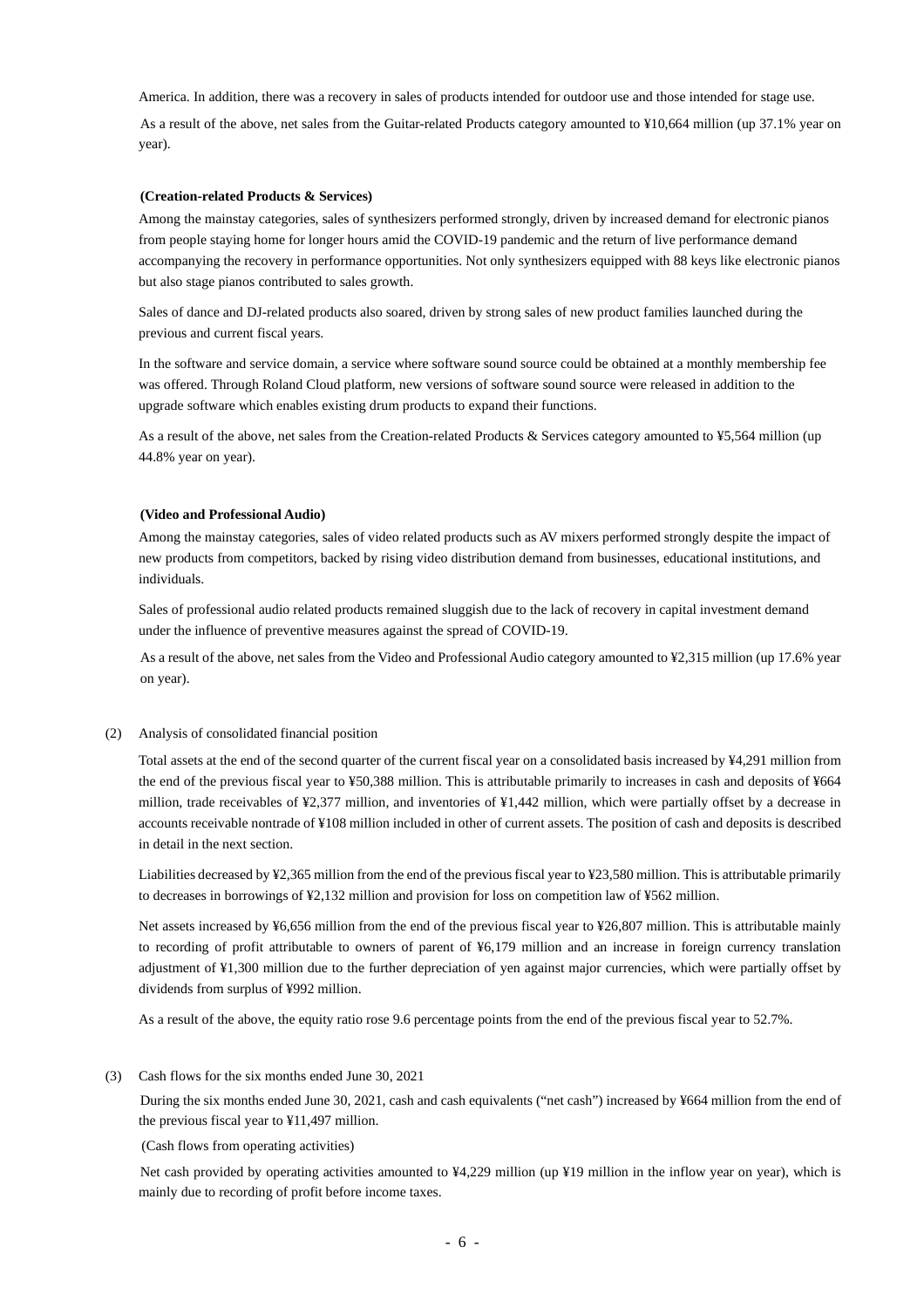#### (Cash flows from investing activities)

Net cash used in investing activities amounted to ¥229 million (down ¥252 million in the outflow year on year), which is mainly due to payments for purchase of property, plant and equipment.

#### (Cash flows from financing activities)

Net cash used in financing activities amounted to ¥3,246 million (up ¥1,537 million in the outflow year on year), which is mainly due to repayments of borrowings and payments of dividends.

(4) Management policy, management strategies, and issues to address

The Company has revised its numerical targets for the fiscal year ending December 31, 2022, the final year of the current three-year medium-term management plan that started in the fiscal year ended December 31, 2020, as described below. This is because the Group now expects to achieve the fiscal 2022 targets during the fiscal year ending December 31, 2021, on the back of ongoing strong demand for electronic musical instruments. For the details, please refer to the "Notice of Revision of Numerical Targets in Medium-Term Management Plan" announced on August 6, 2021.

In the fiscal year ending December 31, 2022, the final year of the medium-term management plan, we aim to achieve net sales of ¥81,500 million, operating profit of ¥12,300 million, profit attributable to owners of parent of ¥8,600 million, ROE of 20% or higher, and ROIC of 15% or higher. Also, the management strategy set out in the current Medium-term Management Plan has not changed in this revision of numerical targets, because it has been producing a steady flow of successful results at present.

(5) Research and development activities

R&D expenses for the six months ended June 30, 2021 totaled ¥2,115 million.

During the six months ended June 30, 2021, there were no significant changes in the Group's research and development activities.

#### (6) Actual amounts of production, orders received, and sales

During the six months ended June 30, 2021, actual amounts of production and sales significantly increased. For details, please refer to "(1) Business performance" above.

## 3. Material Contracts, etc.

During the six months ended June 30, 2021, no material contract, etc. was concluded or executed.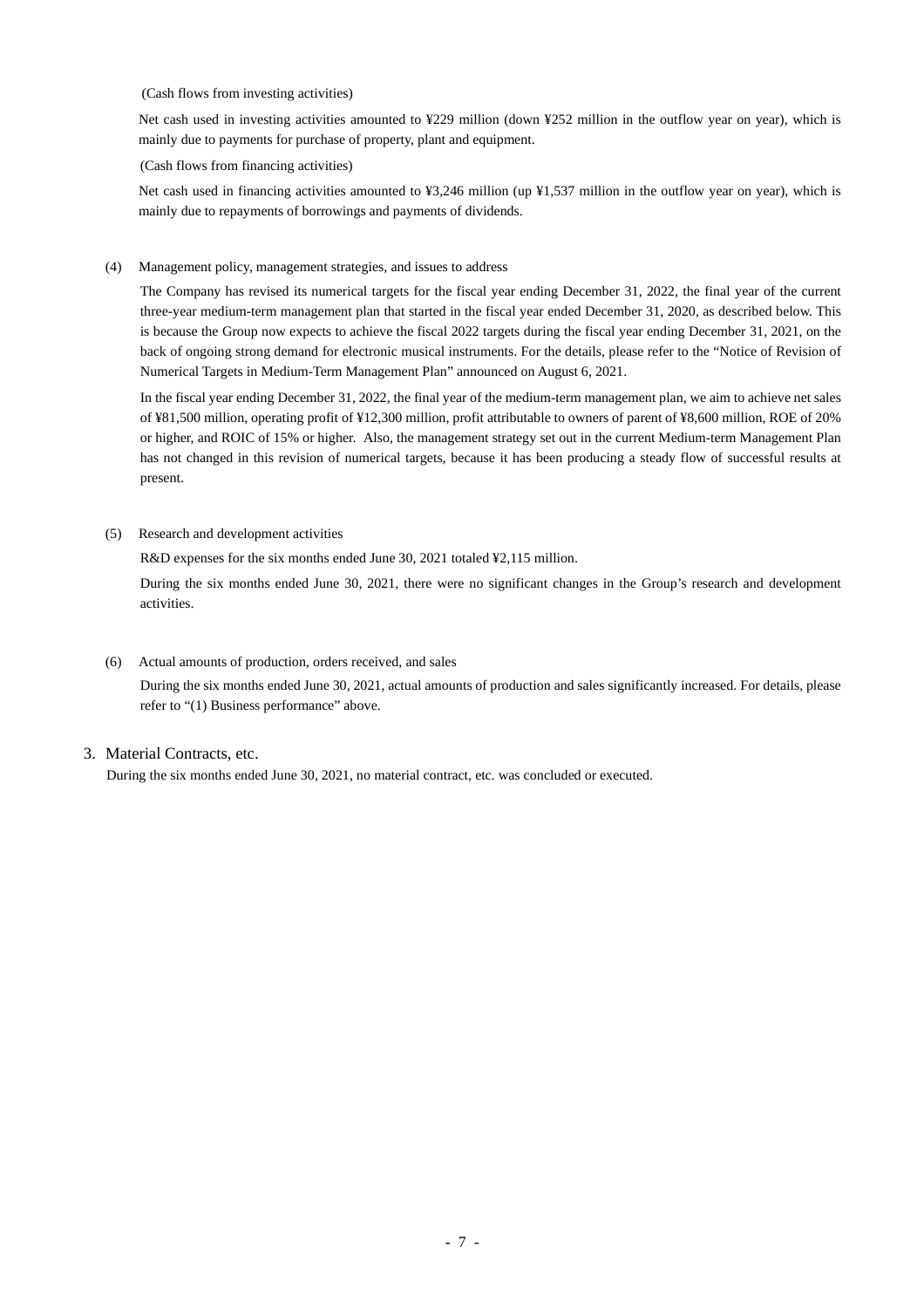# **Item 3. Information about Reporting Company**

# 1. Company's Shares, etc.

- (1) Total number of shares
	- 1) Authorized shares

| Class        | Total number of shares authorized to be issued (shares) |
|--------------|---------------------------------------------------------|
| Common stock | 80,000,000                                              |
| Total        | 80,000,000                                              |

# 2) Issued shares

| <b>Class</b> | Number of issued<br>shares as of<br>current quarter end<br>(June 30, 2021)<br>(shares) | Number of issued<br>shares as of<br>filing date<br>(August 10, 2021)<br>(shares) | Name of financial instruments<br>exchange on which securities are<br>listed or authorized financial<br>instruments business association<br>to which securities are registered | Description                                                     |
|--------------|----------------------------------------------------------------------------------------|----------------------------------------------------------------------------------|-------------------------------------------------------------------------------------------------------------------------------------------------------------------------------|-----------------------------------------------------------------|
| Common stock | 27,970,534                                                                             | 27,970,534                                                                       | First Section of<br>the Tokyo Stock Exchange                                                                                                                                  | The number of shares<br>constituting one unit is 100<br>shares. |
| Total        | 27,970,534                                                                             | 27,970,534                                                                       |                                                                                                                                                                               |                                                                 |

# (2) Share acquisition rights

- 1) Stock option plans Not applicable
- 2) Share acquisition rights for other uses Not applicable.
- (3) Exercises of moving strike convertible bonds, etc. Not applicable.
- (4) Changes in number of issued shares, share capital and legal capital surplus

(Millions of yen, unless otherwise stated)

| Date                                          | Increase<br>(decrease) in total<br>number of issued<br>shares (shares) | Balance of total<br>number of issued<br>shares (shares) | Increase<br>(decrease) in<br>share capital | Balance of<br>share capital | Increase<br>(decrease) in legal<br>capital surplus | Balance of<br>legal capital<br>surplus |
|-----------------------------------------------|------------------------------------------------------------------------|---------------------------------------------------------|--------------------------------------------|-----------------------------|----------------------------------------------------|----------------------------------------|
| April 1, 2021 through<br>June 30, 2021 (Note) | 130.000                                                                | 27.970.534                                              | 37                                         | 9,585                       | 37                                                 | 5,170                                  |

Note: The increase was due to the exercise of share acquisition rights.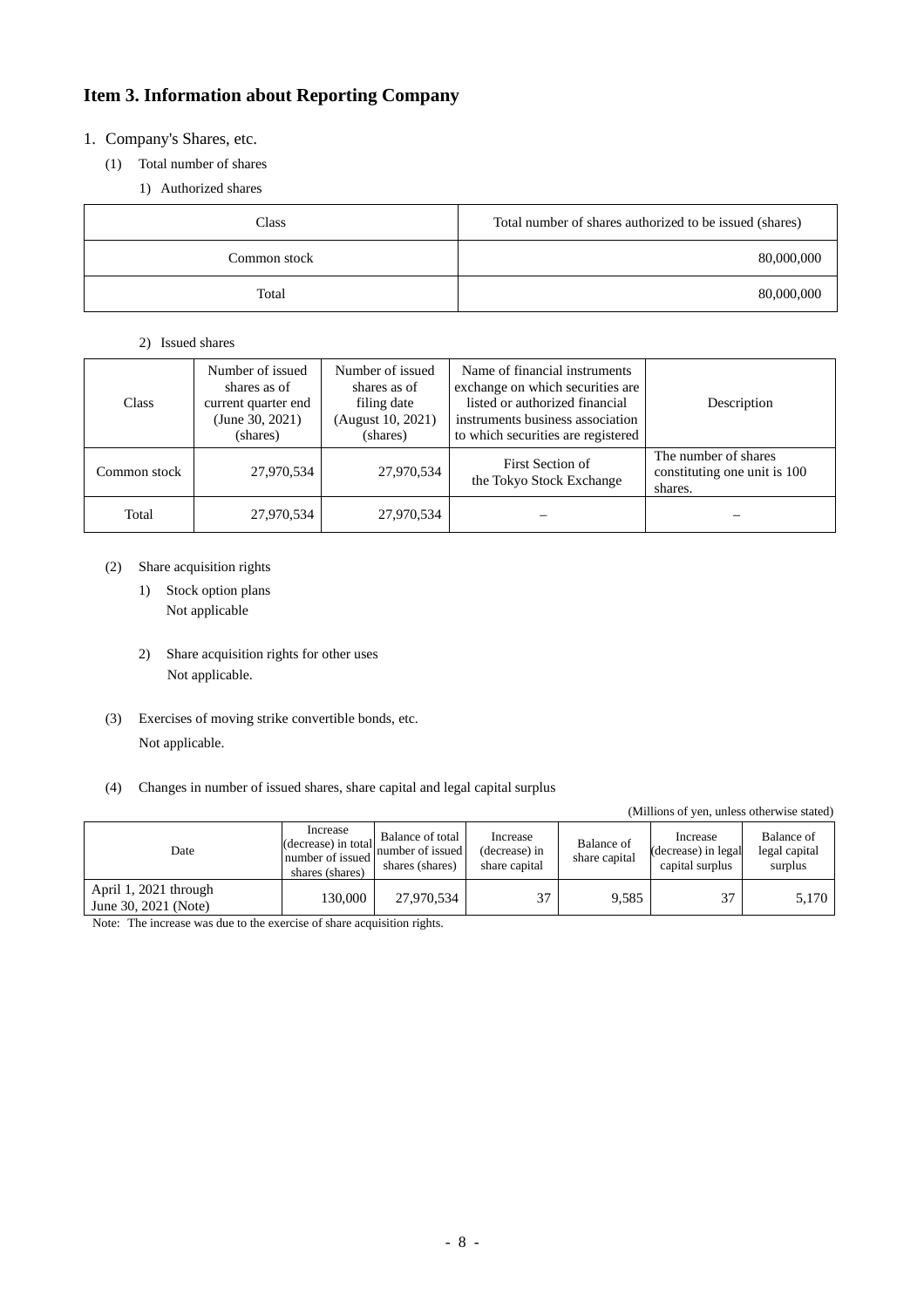# (5) Major shareholders

|                                                                                                                                                                                                                   |                                                                                                                                                                                                                                                                           |                                      | As of June 30, 2021                                          |
|-------------------------------------------------------------------------------------------------------------------------------------------------------------------------------------------------------------------|---------------------------------------------------------------------------------------------------------------------------------------------------------------------------------------------------------------------------------------------------------------------------|--------------------------------------|--------------------------------------------------------------|
| Name                                                                                                                                                                                                              | <b>Address</b>                                                                                                                                                                                                                                                            | Number of<br>shares held<br>(shares) | Shareholding<br>ratio (excluding<br>treasury shares)<br>(% ) |
| Taiyo Jupiter Holdings, L.P.<br>(Standing proxy: SMBC Nikko<br>Securities Inc.)                                                                                                                                   | 4th Floor, Harbour Place, 103 South Church Street,<br>George Town, P.O.Box 10240 Grand Cayman KY1-1002<br>(Service G, Corporate Service Department, Settlement<br>Division, SMBC Nikko Securities Inc., New Yamatane<br>Building Annex, 1-2-1, Etchujima, Koto-ku, Tokyo) | 13,920,030                           | 49.76                                                        |
| The Master Trust Bank of Japan,<br>Ltd. (Trust Account)                                                                                                                                                           | 2-11-3 Hamamatsucho, Minato-ku, Tokyo                                                                                                                                                                                                                                     | 1,336,000                            | 4.77                                                         |
| Custody Bank of Japan, Ltd. (Trust<br>Account)                                                                                                                                                                    | 1-8-12, Harumi, Chuo-ku, Tokyo                                                                                                                                                                                                                                            | 1,295,720                            | 4.63                                                         |
| JP MORGAN CHASE BANK<br>380055<br>(Standing proxy: Settlement &<br>Clearing Services Department,<br>Mizuho Bank, Ltd.)                                                                                            | 270 Park Avenue, New York, NY 10017, United States of<br>America<br>(Shinagawa Intercity Tower A, 2-15-1, Konan, Minato-ku,<br>Tokyo)                                                                                                                                     | 842,900                              | 3.01                                                         |
| Northern Trust Co. (AVFC) Re<br><b>UKDU UCITS Clients Non Lending</b><br>10 PCT Treaty Account<br>(Standing proxy: Custody Service,<br>Tokyo Branch, the Hongkong and<br>Shanghai Banking Corporation<br>Limited) | 50 Bank Street, Canary Wharf, London, E14 5NT, UK<br>(3-11-1 Nihombashi, Chuo-ku, Tokyo)                                                                                                                                                                                  | 625,300                              | 2.23                                                         |
| Northern Trust Co. (AVFC) Re<br><b>Fidelity Funds</b><br>(Standing proxy: Custody Service,<br>Tokyo Branch, the Hongkong and<br>Shanghai Banking Corporation<br>Limited)                                          | 50 Bank Street, Canary Wharf, London, E14 5NT, UK<br>(3-11-1 Nihombashi, Chuo-ku, Tokyo)                                                                                                                                                                                  | 605,995                              | 2.16                                                         |
| Custody Bank of Japan, Ltd. (Trust<br>Account 9)                                                                                                                                                                  | 1-8-12, Harumi, Chuo-ku, Tokyo                                                                                                                                                                                                                                            | 603,400                              | 2.15                                                         |
| SSBTC CLIENT OMNIBUS<br><b>ACCOUNT</b><br>(Standing proxy: Custody Service,<br>Tokyo Branch, the Hongkong and<br>Shanghai Banking Corporation<br>Limited)                                                         | One Lincoln Street, Boston, MA, USA 02111<br>(3-11-1 Nihombashi, Chuo-ku, Tokyo)                                                                                                                                                                                          | 514,400                              | 1.83                                                         |
| <b>BBH FOR MATTHEWS JAPAN</b><br><b>FUND</b><br>(Standing Proxy: MUFG Bank,<br>Ltd.                                                                                                                               | 4 Embarcadero Ctr Ste 550 San Francisco California<br>Zip Code: 94111<br>(2-7-1 Marunouchi, Chiyoda-ku, Tokyo)                                                                                                                                                            | 481,800                              | 1.72                                                         |
| Jun-ichi Miki                                                                                                                                                                                                     | Kita-ku, Hamamatsu-shi, Shizuoka                                                                                                                                                                                                                                          | 451,468                              | 1.61                                                         |
| Total                                                                                                                                                                                                             |                                                                                                                                                                                                                                                                           | 20,677,013                           | 73.87                                                        |

Note: 1. Among the above numbers of shares held, the numbers of shares related to trust services are as follows:

The Master Trust Bank of Japan, Ltd. (Trust Account): 1,336,000 shares

Custody Bank of Japan, Ltd. (Trust Account): 1,295,720 shares Custody Bank of Japan, Ltd. (Trust Account 9): 603,400 shares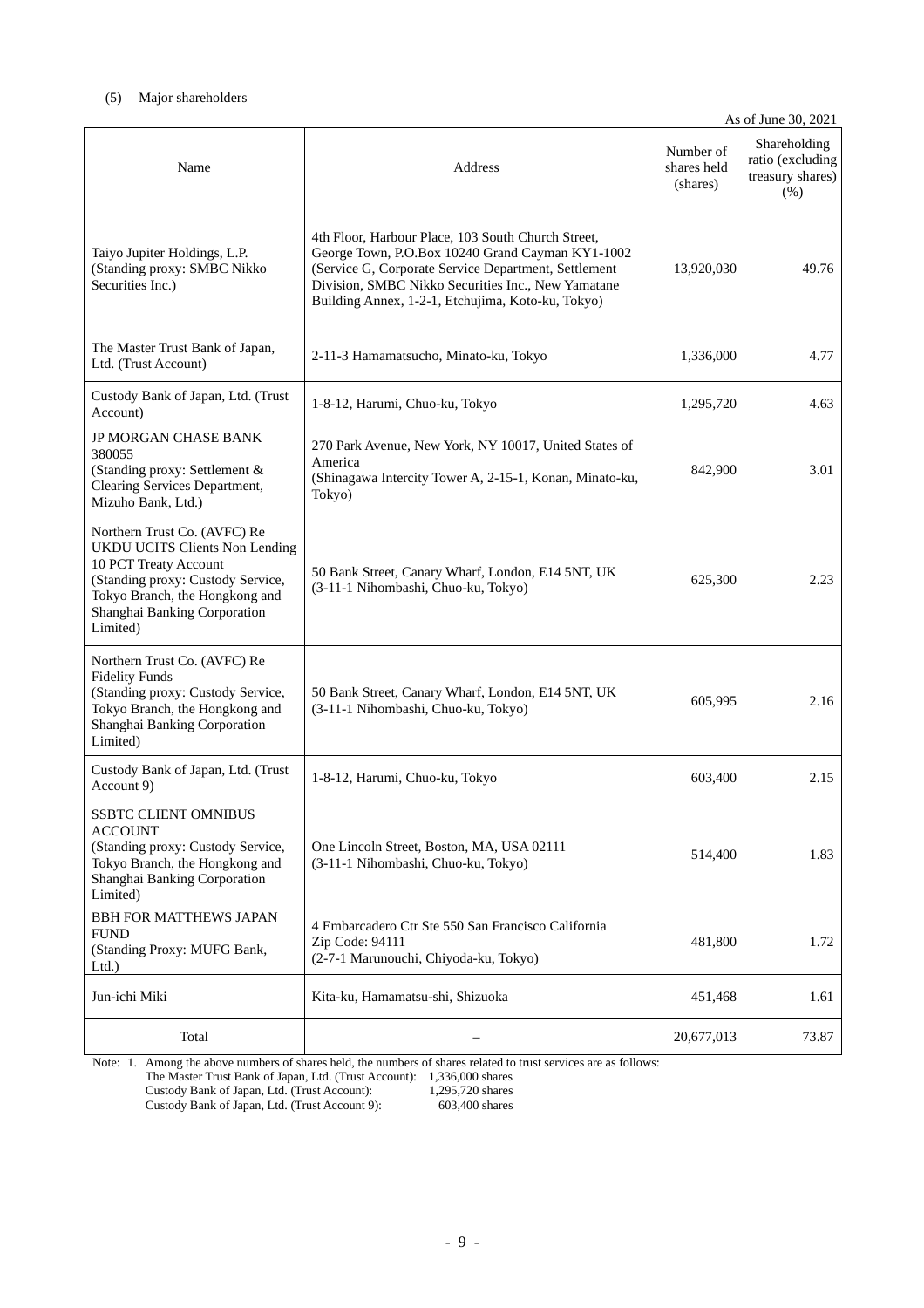## (6) Voting rights

# 1) Issued shares

As of June 30, 2021

| Category                                                        | Number of shares<br>(shares)              | Number of voting rights<br>(units) | Description                                           |
|-----------------------------------------------------------------|-------------------------------------------|------------------------------------|-------------------------------------------------------|
| Shares with no voting rights                                    |                                           |                                    |                                                       |
| Shares with restricted voting rights<br>(treasury shares, etc.) |                                           |                                    |                                                       |
| Shares with restricted voting rights<br>(other)                 |                                           | -                                  |                                                       |
| Shares with full voting rights<br>(treasury shares, etc.)       | (Treasury shares)<br>Common stock:<br>100 |                                    |                                                       |
| Shares with full voting rights (other)                          | Common stock:<br>27,967,900               | 279,679                            | Number of shares constituting one unit:<br>100 shares |
| Share less than one unit                                        | Common stock:<br>2,534                    |                                    |                                                       |
| Total number of issued shares                                   | 27,970,534                                |                                    |                                                       |
| Voting rights held by all shareholders                          |                                           | 279,679                            |                                                       |

Notes: 1. "Shares with full voting rights (other)" of common stock includes 453,700 shares of the Company (4,537 voting rights) held by Custody Bank of Japan, Ltd. (Trust Account) as trust assets of the Board Benefit Trust, Employee Stock Ownership Plan Trust and Employee Shareholding Association-type ESOP Trust.

2. "Share less than one unit" of common stock includes 20 shares of the Company held by Custody Bank of Japan, Ltd. (Trust Account) as trust assets of the Board Benefit Trust, Employee Stock Ownership Plan Trust and Employee Shareholding Association-type ESOP Trust.

3. "Share less than one unit" of common stock includes 64 treasury shares held by the Company.

2) Treasury shares, etc.

As of June 30, 2021

| Name of shareholder                     | Address of shareholder                                             | Number of<br>shares held in<br>own name<br>(shares) | Number of<br>shares held in<br>others' names<br>(shares) | Total number of<br>shares held<br>(shares) | Shareholding<br>ratio $(\%)$ |
|-----------------------------------------|--------------------------------------------------------------------|-----------------------------------------------------|----------------------------------------------------------|--------------------------------------------|------------------------------|
| (Treasury shares)<br>Roland Corporation | 2036-1 Nakagawa, Hosoe-cho,<br>Kita-ku, Hamamatsu-shi,<br>Shizuoka | 100                                                 |                                                          | 100                                        | 0.00                         |
| Total                                   |                                                                    | 100                                                 |                                                          | 100                                        | 0.00                         |

Notes: 1. In addition to the above, the Company holds treasury shares less than one unit of 64 shares.

2. 453,720 shares are contributed to Custody Bank of Japan, Ltd. (Trust Account) as trust assets of the Board Benefit Trust, the Employee Stock Ownership Plan Trust and Employee Shareholding Association-type ESOP Trust.

# 2. Directors and Other Officers

Not applicable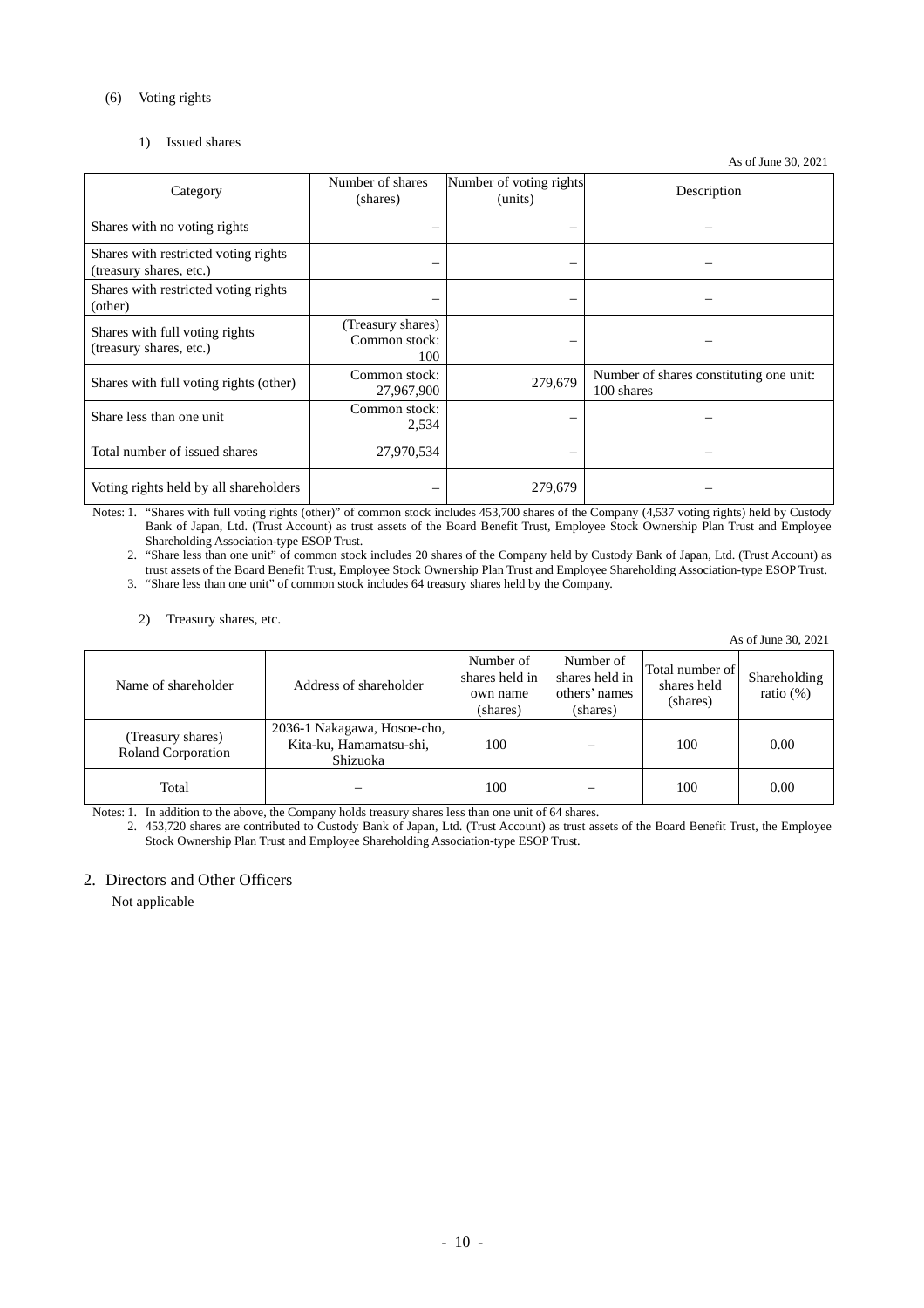# **Item 4. Financial Information**

# 1. Basis for Preparation of Quarterly Consolidated Financial Statements

The quarterly consolidated financial statements of the Company are prepared in accordance with the Ministry of Finance Ordinance No. 64, 2007 "Regulations Concerning the Terminology, Forms and Preparation Methods of Quarterly Consolidated Financial Statements" ("Regulations for Quarterly Consolidated Financial Statements").

# 2. Quarterly Review Report

The Company's quarterly consolidated financial statements for the current quarter (from April 1, 2021 to June 30, 2021) and the current first half (from January 1, 2021 to June 30, 2021) were reviewed by Grant Thornton Taiyo LLC, pursuant to Article 193-2, Paragraph 1 of the Financial Instruments and Exchange Act.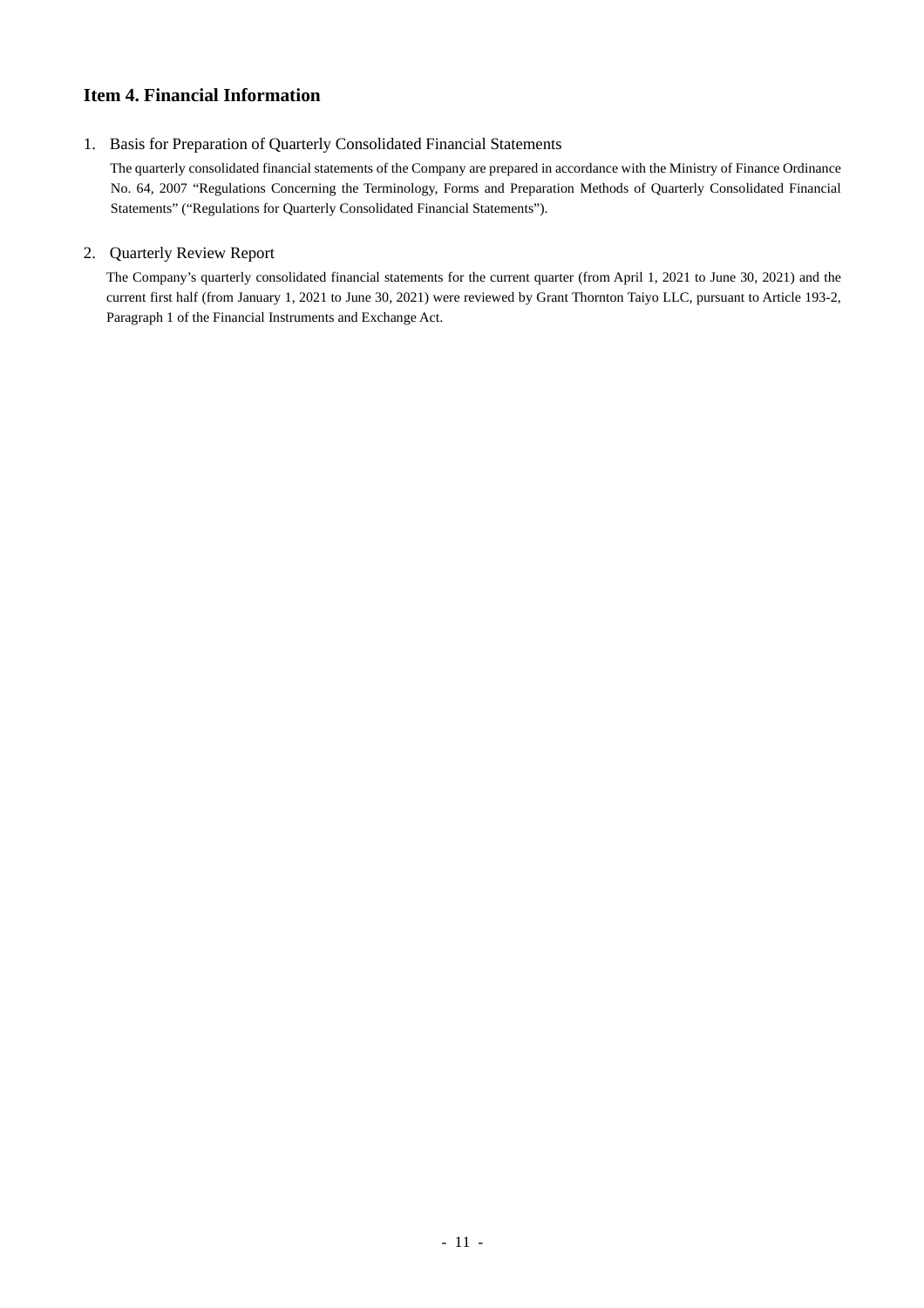1. Quarterly Consolidated Financial Statements, etc.

(1) Quarterly Consolidated Balance Sheet

|                                       |                                                   | (Millions of yen)                        |
|---------------------------------------|---------------------------------------------------|------------------------------------------|
|                                       | Previous fiscal year<br>(As of December 31, 2020) | Current quarter<br>(As of June 30, 2021) |
| Assets                                |                                                   |                                          |
| Current assets:                       |                                                   |                                          |
| Cash and deposits                     | 10,832                                            | 11,497                                   |
| Notes and accounts receivable - trade | 5,930                                             | 8,308                                    |
| Merchandise and finished goods        | 13,622                                            | 13,064                                   |
| Work in process                       | 889                                               | 1,241                                    |
| Raw materials and supplies            | 3,563                                             | 5,210                                    |
| Other                                 | 1,558                                             | 1,270                                    |
| Allowance for doubtful accounts       | (338)                                             | (354)                                    |
| Total current assets                  | 36,058                                            | 40,238                                   |
| Non-current assets:                   |                                                   |                                          |
| Property, plant and equipment:        |                                                   |                                          |
| Buildings and structures, net         | 2,717                                             | 2,637                                    |
| Land                                  | 1,652                                             | 1,661                                    |
| Other, net                            | 1,391                                             | 1,729                                    |
| Total property, plant and equipment   | 5,761                                             | 6,028                                    |
| Intangible assets                     | 759                                               | 688                                      |
| Investments and other assets:         |                                                   |                                          |
| Investment securities                 | 949                                               | 1,086                                    |
| Other                                 | 2,677                                             | 2,446                                    |
| Allowance for doubtful accounts       | (110)                                             | (100)                                    |
| Total investments and other assets    | 3,517                                             | 3,433                                    |
| Total non-current assets              | 10,038                                            | 10,149                                   |
| <b>Total assets</b>                   | 46.096                                            | 50.388                                   |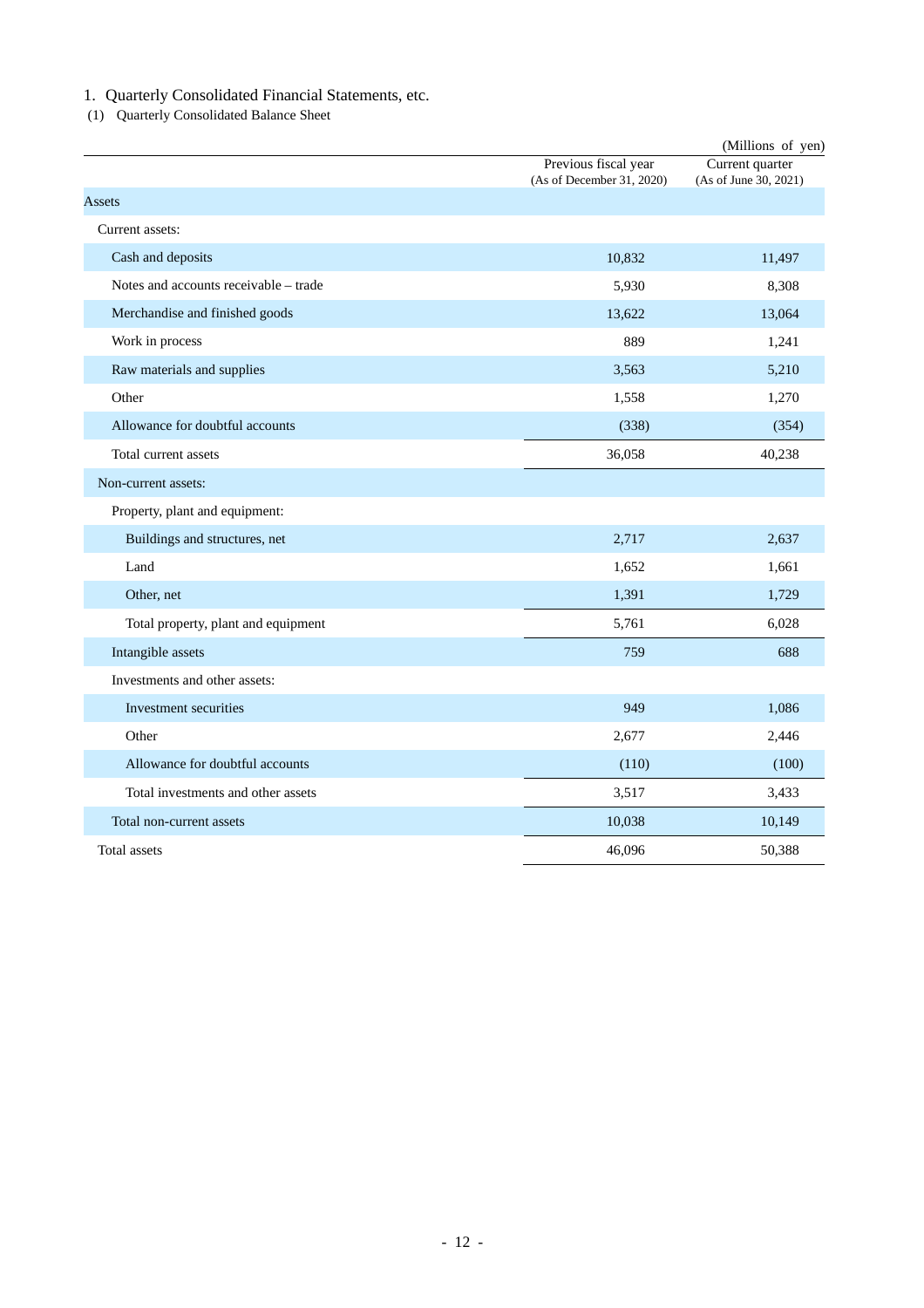|                                                                           |                                                   | (Millions of yen)     |
|---------------------------------------------------------------------------|---------------------------------------------------|-----------------------|
|                                                                           | Previous fiscal year<br>(As of December 31, 2020) | Current quarter       |
| Liabilities                                                               |                                                   | (As of June 30, 2021) |
| Current liabilities:                                                      |                                                   |                       |
| Notes and accounts payable - trade                                        | 5,228                                             | 5,176                 |
| Short-term borrowings                                                     | 138                                               | 3                     |
| Current portion of long-term borrowings                                   | 3,935                                             | 1,252                 |
| Income taxes payable                                                      | 467                                               | 809                   |
| Provision for bonuses                                                     | 1,441                                             | 1,230                 |
| Provision for bonuses for directors (and other officers)                  | 84                                                | 39                    |
| Provision for product warranties                                          | 294                                               | 377                   |
| Provision for loss on competition law                                     | 562                                               |                       |
| Other                                                                     | 4,826                                             | 5,219                 |
| Total current liabilities                                                 | 16,979                                            | 14,108                |
| Non-current liabilities:                                                  |                                                   |                       |
| Long-term borrowings                                                      | 5,762                                             | 6,448                 |
| Provision for product warranties                                          | $\boldsymbol{0}$                                  | $\mathbf{0}$          |
| Provision for share-based remuneration                                    | 217                                               | 244                   |
| Provision for share-based remuneration for directors (and other officers) | 25                                                | 41                    |
| Retirement benefit liability                                              | 1,482                                             | 1,448                 |
| Asset retirement obligations                                              | 85                                                | 86                    |
| Other                                                                     | 1,391                                             | 1,201                 |
| Total non-current liabilities                                             | 8,965                                             | 9,471                 |
| <b>Total liabilities</b>                                                  | 25,945                                            | 23,580                |
| Net assets                                                                |                                                   |                       |
| Shareholders' equity:                                                     |                                                   |                       |
| Share capital                                                             | 9,490                                             | 9,585                 |
| Capital surplus                                                           | 69                                                | 163                   |
| Retained earnings                                                         | 13,230                                            | 18,417                |
| Treasury shares                                                           | (403)                                             | (511)                 |
| Total shareholders' equity                                                | 22,386                                            | 27,655                |
| Accumulated other comprehensive income:                                   |                                                   |                       |
| Valuation difference on available-for-sale securities                     | (51)                                              | 39                    |
| Foreign currency translation adjustment                                   | (2,203)                                           | (903)                 |
| Remeasurements of defined benefit plans                                   | (278)                                             | (249)                 |
| Total accumulated other comprehensive income                              | (2,533)                                           | (1, 114)              |
| Share acquisition rights                                                  | 158                                               | 115                   |
| Non-controlling interests                                                 | 139                                               | 151                   |
| Total net assets                                                          | 20,151                                            | 26,807                |
| Total liabilities and net assets                                          | 46,096                                            | 50,388                |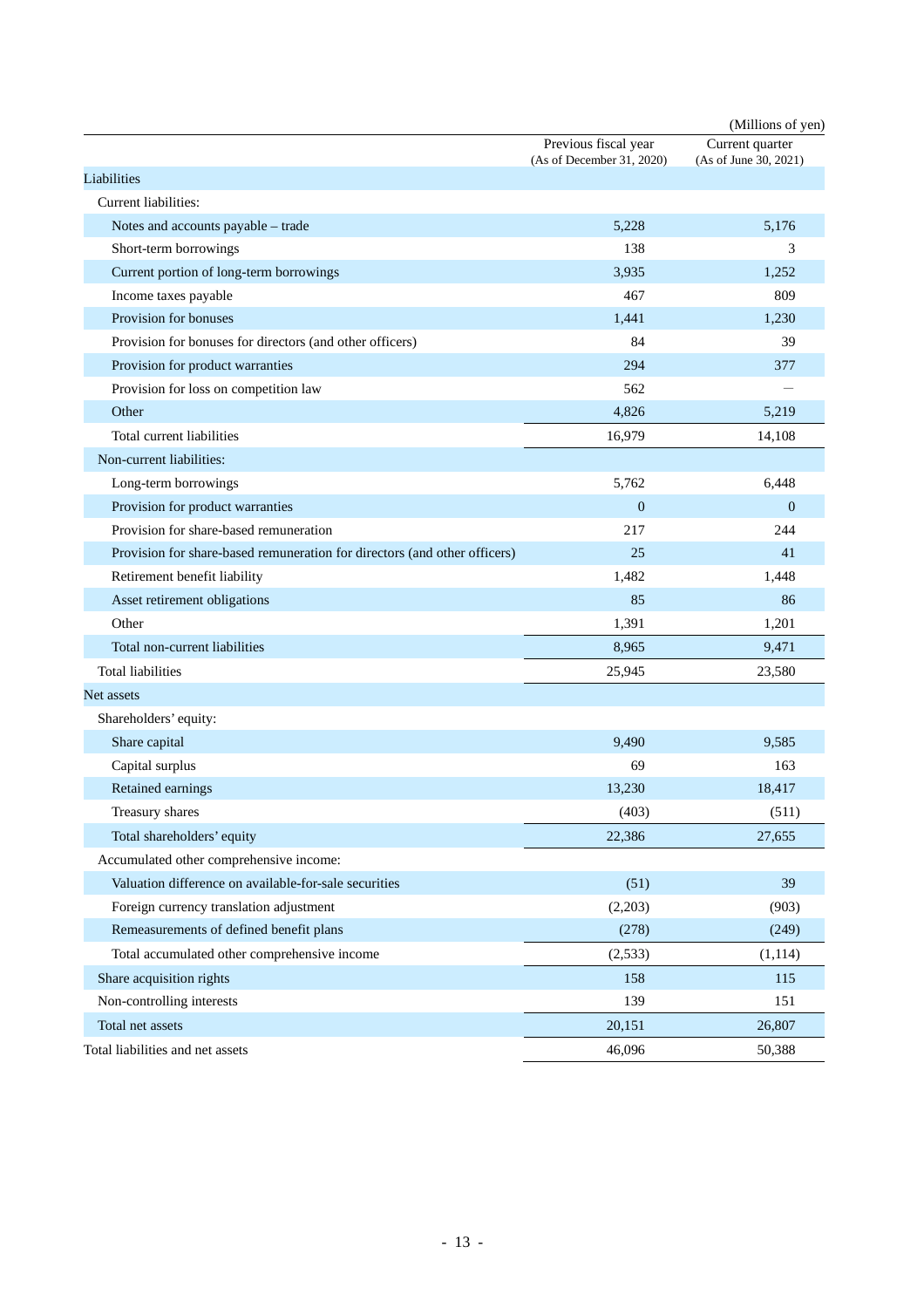(2) Quarterly consolidated statements of income and quarterly consolidated statements of comprehensive income

Quarterly consolidated statements of income

|                                                    |                                   | (Millions of yen)                 |
|----------------------------------------------------|-----------------------------------|-----------------------------------|
|                                                    | Six months ended<br>June 30, 2020 | Six months ended<br>June 30, 2021 |
| Net sales                                          | 28,234                            | 43,030                            |
| Cost of sales                                      | 14,517                            | 22,704                            |
| Gross profit                                       | 13,716                            | 20,326                            |
| Selling, general and administrative expenses       | $*11,050$                         | $*112,480$                        |
| Operating profit                                   | 2,666                             | 7,845                             |
| Non-operating income:                              |                                   |                                   |
| Interest income                                    | 5                                 | $\overline{4}$                    |
| Dividend income                                    | 21                                | 81                                |
| Subsidy income                                     |                                   | 51                                |
| Other                                              | 12                                | 9                                 |
| Total non-operating income                         | 39                                | 146                               |
| Non-operating expenses:                            |                                   |                                   |
| Interest expenses                                  | 17                                | 12                                |
| Sales discounts                                    | 218                               | 392                               |
| Foreign exchange losses                            | 84                                | 98                                |
| Other                                              | 45                                | 31                                |
| Total non-operating expenses                       | 366                               | 536                               |
| Ordinary profit                                    | 2,339                             | 7,456                             |
| Extraordinary income:                              |                                   |                                   |
| Gain on sales of non-current assets                | 6                                 | 372                               |
| Total extraordinary income                         | 6                                 | 372                               |
| Extraordinary losses:                              |                                   |                                   |
| Loss on competition law                            |                                   | 149                               |
| Loss related to COVID-19                           | *2 183                            |                                   |
| Loss on sales and retirement of non-current assets | 10                                | 6                                 |
| Total extraordinary losses                         | 193                               | 156                               |
| Profit before income taxes                         | 2,152                             | 7,672                             |
| Income taxes - current                             | 500                               | 1,594                             |
| Income taxes - deferred                            | $\boldsymbol{0}$                  | (103)                             |
| Total income taxes                                 | 501                               | 1,491                             |
| Profit                                             | 1,650                             | 6,181                             |
| Profit attributable to non-controlling interests   | $\boldsymbol{0}$                  | 1                                 |
| Profit attributable to owners of parent            | 1,650                             | 6,179                             |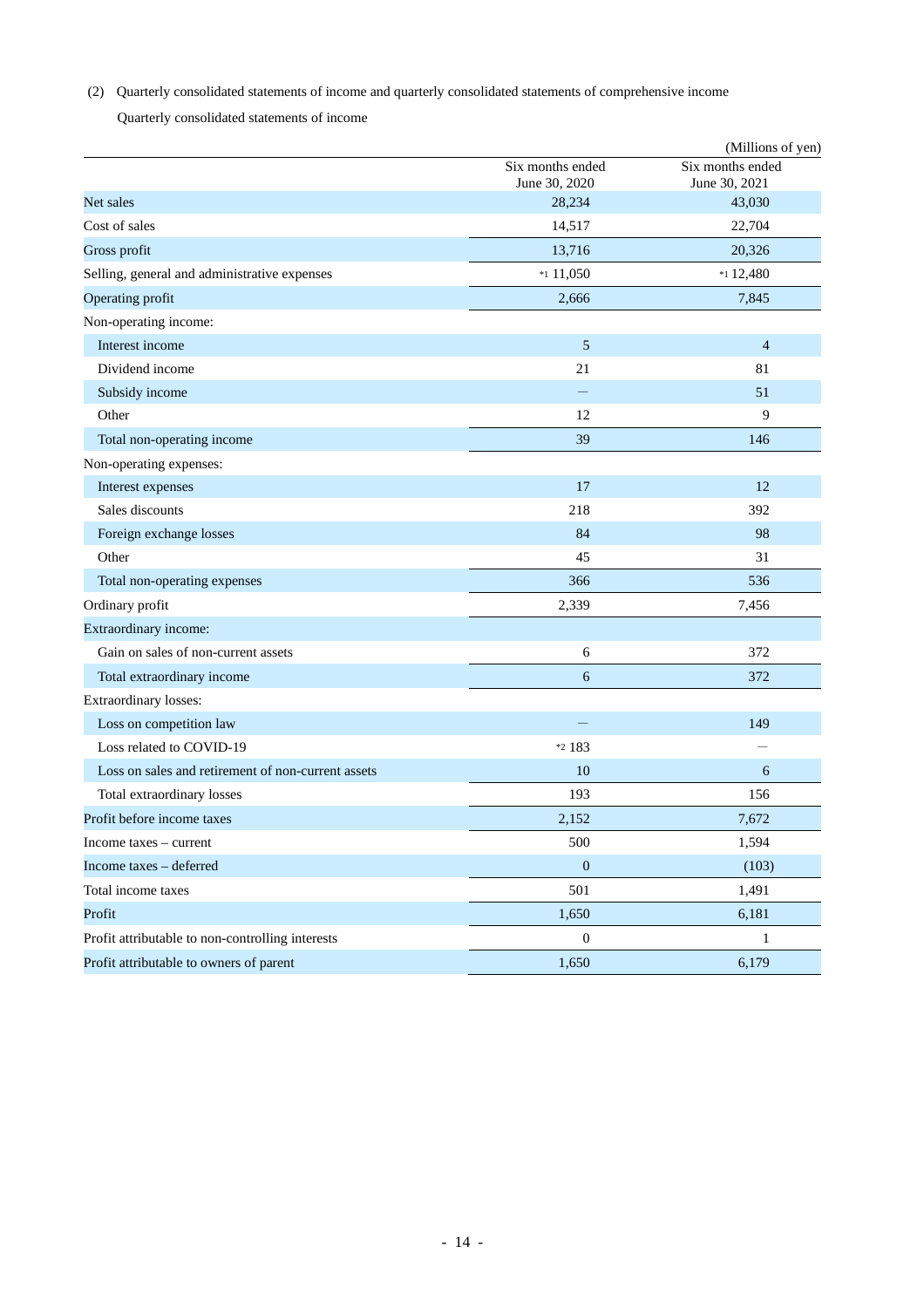Quarterly consolidated statements of comprehensive income

|                                                       |                                   | (Millions of yen)                 |
|-------------------------------------------------------|-----------------------------------|-----------------------------------|
|                                                       | Six months ended<br>June 30, 2020 | Six months ended<br>June 30, 2021 |
| Profit                                                | 1,650                             | 6,181                             |
| Other comprehensive income:                           |                                   |                                   |
| Valuation difference on available-for-sale securities | (121)                             | 90                                |
| Foreign currency translation adjustment               | (918)                             | 1,311                             |
| Remeasurements of defined benefit plans, net of tax   | 43                                | 28                                |
| Total other comprehensive income                      | (996)                             | 1,430                             |
| Comprehensive income                                  | 654                               | 7,611                             |
| Comprehensive income attributable to:                 |                                   |                                   |
| Owners of parent                                      | 657                               | 7,599                             |
| Non-controlling interests                             | (3)                               | 12                                |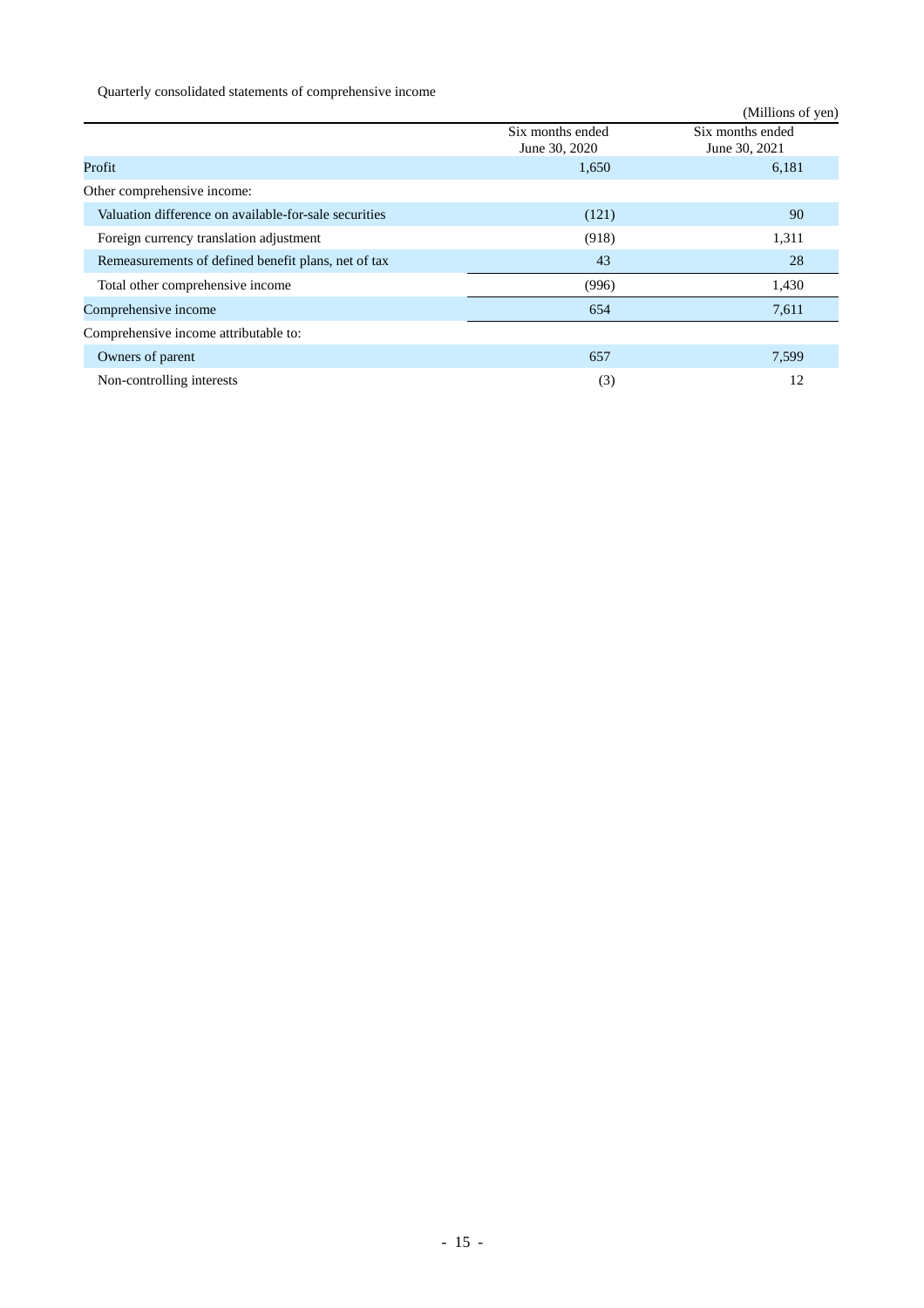# (3) Quarterly consolidated statements of cash flows

|                                                             |                                   | (Millions of yen)                 |
|-------------------------------------------------------------|-----------------------------------|-----------------------------------|
|                                                             | Six months ended<br>June 30, 2020 | Six months ended<br>June 30, 2021 |
| Cash flows from operating activities:                       |                                   |                                   |
| Profit before income taxes                                  | 2,152                             | 7,672                             |
| Depreciation                                                | 760                               | 793                               |
| Amortization of goodwill                                    | 2                                 | 2                                 |
| Increase (decrease) in retirement benefit liability         | 41                                | 1                                 |
| Interest and dividend income                                | (26)                              | (85)                              |
| Interest expenses                                           | 17                                | 12                                |
| Foreign exchange losses (gains)                             | 122                               | 84                                |
| Loss (gain) on sales and retirement of non-current assets   | 3                                 | (366)                             |
| Decrease (increase) in trade receivables                    | 1,470                             | (1,450)                           |
| Decrease (increase) in inventories                          | 751                               | (351)                             |
| Increase (decrease) in trade payables                       | 151                               | (881)                             |
| Other, net                                                  | (682)                             | 167                               |
| Subtotal                                                    | 4,765                             | 5,599                             |
| Interest and dividends received                             | 28                                | 85                                |
| Interest paid                                               | (19)                              | (11)                              |
| Income taxes paid                                           | (563)                             | (1, 443)                          |
| Net cash provided by (used in) operating activities         | 4,209                             | 4,229                             |
| Cash flows from investing activities:                       |                                   |                                   |
| Purchase of property, plant and equipment                   | (481)                             | (746)                             |
| Proceeds from sales of property, plant and equipment        | 13                                | 552                               |
| Purchase of intangible assets                               | (100)                             | (21)                              |
| Long-term loan advances                                     | (5)                               |                                   |
| Collection of long-term loans receivable                    | 24                                | 18                                |
| Other, net                                                  | 67                                | (32)                              |
| Net cash provided by (used in) investing activities         | (482)                             | (229)                             |
| Cash flows from financing activities:                       |                                   |                                   |
| Net increase (decrease) in short-term borrowings            | (2,446)                           | (140)                             |
| Proceeds from long-term borrowings                          | 6,200                             | 1,500                             |
| Repayments of long-term borrowings                          | (4,011)                           | (3, 497)                          |
| Proceeds from issuance of shares                            |                                   | 145                               |
| Proceeds from sales of treasury shares                      |                                   | 61                                |
| Purchase of treasury shares                                 |                                   | (121)                             |
| Dividends paid                                              | (1,290)                           | (992)                             |
| Other, net                                                  | (161)                             | (202)                             |
| Net cash provided by (used in) financing activities         | (1,709)                           | (3,246)                           |
| Effect of exchange rate change on cash and cash equivalents | (541)                             | (88)                              |
| Net increase (decrease) in cash and cash equivalents        | 1,477                             | 664                               |
| Cash and cash equivalents at beginning of period            | 8,815                             | 10,832                            |
| Cash and cash equivalents at end of period                  | $*10,292$                         | $*11,497$                         |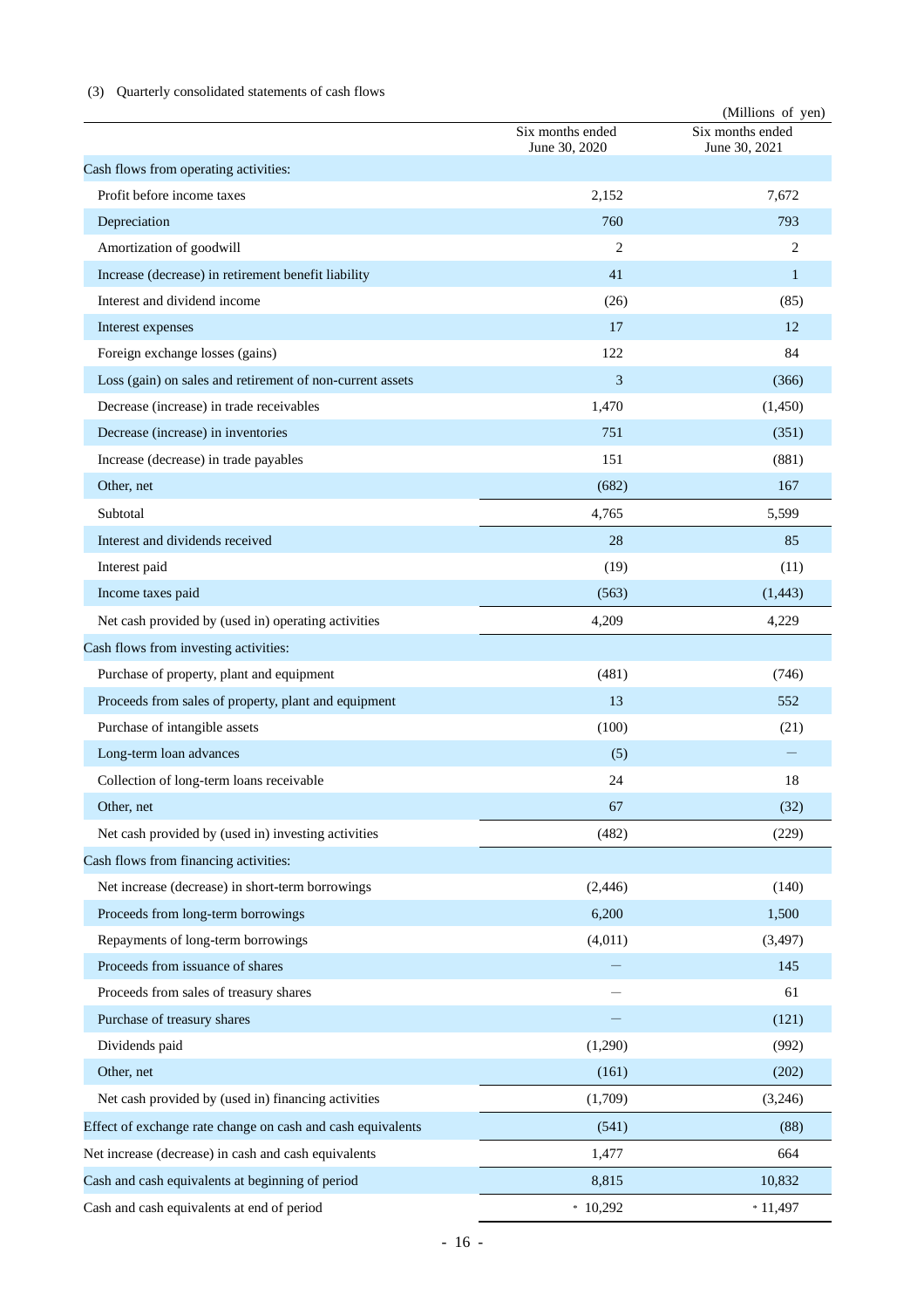# **Notes to Quarterly Consolidated Financial Statements**

#### *Quarterly consolidated balance sheets*

Committed line of credit agreements with financial institutions

The Company has concluded committed line of credit agreements with its correspondent financial institution Resona Bank, Limited in order to finance working capital efficiently.

The balances of undrawn facilities under the committed line of credit agreements are as follows:

|                                             |                           | (Millions of yen)     |
|---------------------------------------------|---------------------------|-----------------------|
|                                             | Previous fiscal year      | Current quarter       |
|                                             | (As of December 31, 2020) | (As of June 30, 2021) |
| Total committed line of credit              | 8,000                     | 5,000                 |
| Drawn facilities                            |                           | –                     |
| Differences (balance of undrawn facilities) | 8.000                     | 5,000                 |

#### *Quarterly consolidated statements of income*

\*1. Major items of selling, general and administrative expenses and their amounts and approximate composition are as follows:

|                      |                  | (Millions of yen) |
|----------------------|------------------|-------------------|
|                      | Six months ended | Six months ended  |
|                      | June 30, 2020    | June 30, 2021     |
| Salaries and bonuses | 5.513            | 6.428             |

# \*2. Loss related to COVID-19

For six months ended June 30, 2020

Roland Manufacturing Malaysia Sdn. Bhd., a Malaysian subsidiary of the Company, suspended operations from March 18 to April 26 due to the movement control order imposed by the Malaysian government to prevent the spread of COVID-19. As a result, the Company recorded an extraordinary loss of ¥183 million for fixed costs incurred during the period until the subsidiary returned to normal production.

#### *Quarterly consolidated statements of cash flows*

The relation of the quarterly ending balance of cash and cash equivalents and the balance of the account presented on the quarterly consolidated balance sheets is as follows:

|                           |                  | (Millions of yen) |
|---------------------------|------------------|-------------------|
|                           | Six months ended | Six months ended  |
|                           | June 30, 2020    | June 30, 2021     |
| Cash and deposits         | 10.292           | 11.497            |
| Cash and cash equivalents | 10.292           | 11.497            |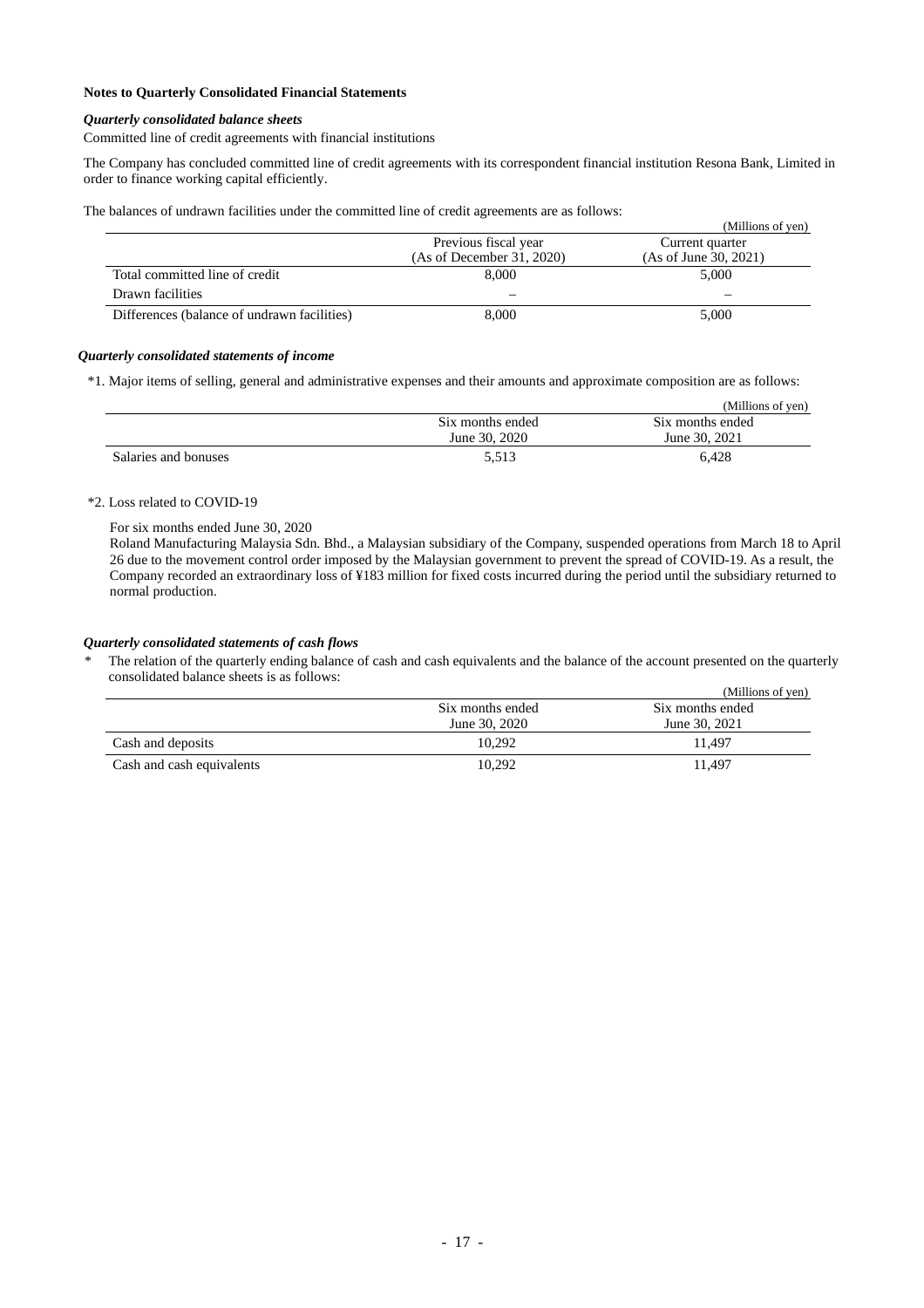## *Shareholders' equity*

For the six months ended June 30, 2020

1. Amount of dividends paid

| Resolution                                                                      | Class of<br>shares | Total amount of Dividend paid<br>dividends<br>(million yen) | per share<br>(ven) | Record date                               | Effective date | Source of<br>dividends |
|---------------------------------------------------------------------------------|--------------------|-------------------------------------------------------------|--------------------|-------------------------------------------|----------------|------------------------|
| <b>Ordinary General</b><br>Meeting of<br>Shareholders held<br>on March 31, 2020 | Common<br>stock    | 1.290                                                       |                    | 1,416  December 31, 2019   March 31, 2020 |                | Retained<br>earnings   |

Notes: 1. The total amount of dividends paid based on the resolution at the Ordinary General Meeting of Shareholders held on March 31, 2020 includes dividends of ¥23 million paid to the Company's shares held by trusts.

2. As the Company conducted a 30-for-1 stock split of its common stock on September 14, 2020, the dividends per share presented is before the stock split.

| 2. Dividends with a record date in the current quarter, but an effective date after the end of the current quarter |  |  |  |  |  |  |  |  |  |  |
|--------------------------------------------------------------------------------------------------------------------|--|--|--|--|--|--|--|--|--|--|
|                                                                                                                    |  |  |  |  |  |  |  |  |  |  |

| <b>Resolution</b>                                              | Class of<br>shares | Total amount of Dividend paid<br>dividends<br>(million yen) | per share<br>(yen) | Record date   | Effective date     | Source of<br>dividends |
|----------------------------------------------------------------|--------------------|-------------------------------------------------------------|--------------------|---------------|--------------------|------------------------|
| Board of<br>Directors Meeting held<br>on September 23,<br>2020 | Common<br>stock    | 984                                                         | 1.080              | June 30, 2020 | September 28, 2020 | Retained<br>earnings   |

Notes: 1. The total amount of dividends paid based on the resolution at the Board of Directors Meeting held on September 23, 2020 includes dividends of ¥17 million paid to the Company's shares held by trusts.

2. As the Company conducted a 30-for-1 stock split of its common stock on September 14, 2020, the dividends per share presented is before the stock split.

For the six months ended June 30, 2021

1. Amount of dividends paid

| Resolution                                                               | Class of<br>shares | Total amount of Dividend paid<br>dividends<br>(million yen) | per share<br>(yen) | Record date          | Effective date | Source of<br>dividends |
|--------------------------------------------------------------------------|--------------------|-------------------------------------------------------------|--------------------|----------------------|----------------|------------------------|
| Ordinary General<br>Meeting of<br>Shareholders held<br>on March 30, 2021 | Common<br>stock    | 992                                                         |                    | 36 December 31, 2020 | March 31, 2021 | Retained<br>earnings   |

Note: The total amount of dividends paid based on the resolution at the Ordinary General Meeting of Shareholders held on March 30, 2021 includes dividends of ¥15 million paid to the Company's shares held by trusts.

2. Dividends with a record date in the current quarter, but an effective date after the end of the current quarter

| <b>Resolution</b>                                       | Class of<br>shares | Total amount of Dividend paid<br>dividends<br>(million ven) | per share<br>(yen) | Record date   | Effective date    | Source of<br>dividends |
|---------------------------------------------------------|--------------------|-------------------------------------------------------------|--------------------|---------------|-------------------|------------------------|
| Board of<br>Directors Meeting held<br>on August 6, 2021 | Common<br>stock    | 1.929                                                       | 69                 | June 30, 2021 | September 7, 2021 | Retained<br>earnings   |

Note: The total amount of dividends paid based on the resolution at the Board of Directors Meeting held on August 6, 2021 includes dividends of ¥31 million paid to the Company's shares held by trusts.

# *Segment information, etc.*

*Segment information*

Segment information is omitted because the Roland Group operates a single segment of the Electronic Musical Instruments Business.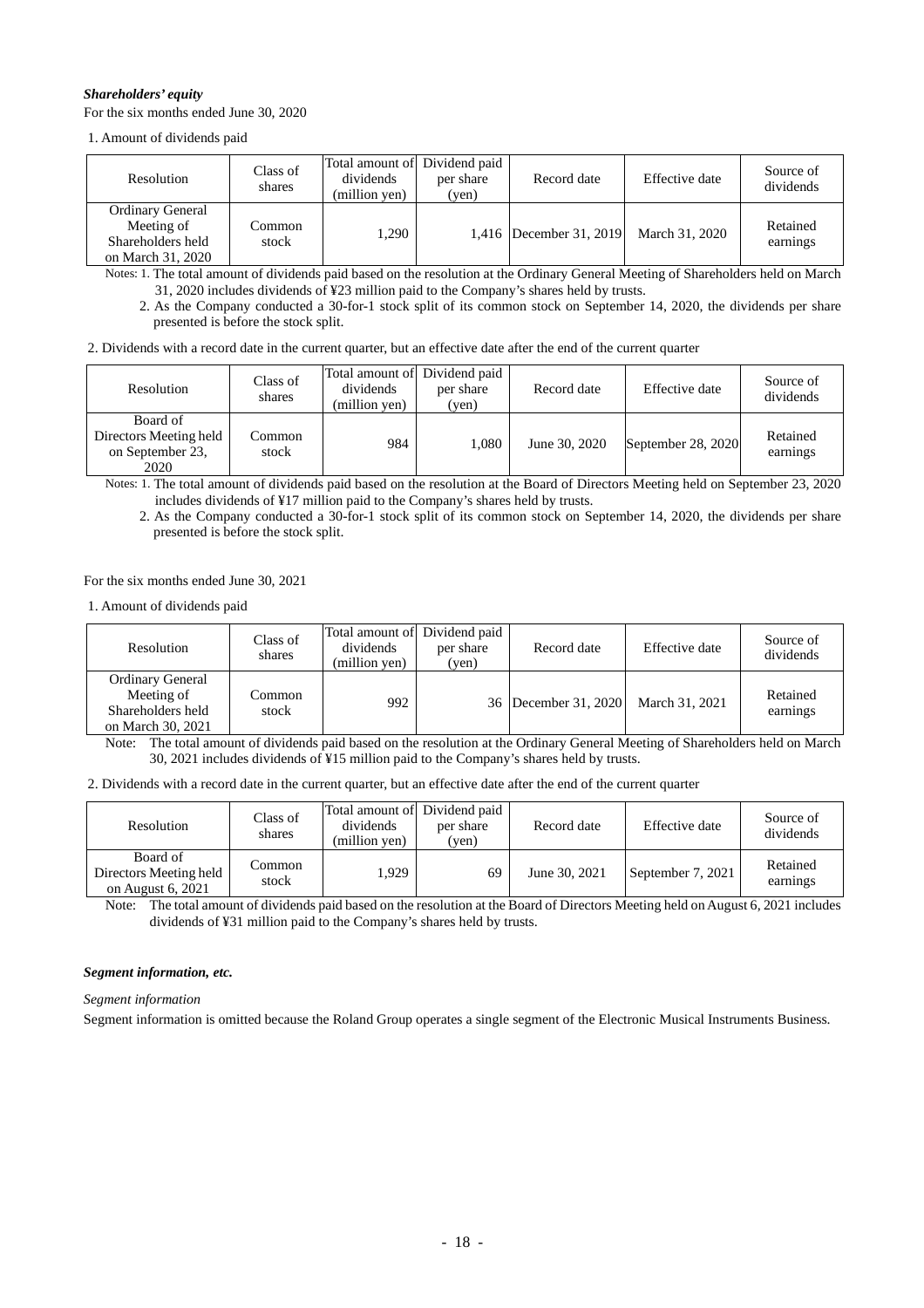## *Per share information*

Basic and diluted earnings per share and basis for calculation of both of them are as follows:

|                                                                                                                                                                                   |                                   | (Millions of yen, unless otherwise stated) |
|-----------------------------------------------------------------------------------------------------------------------------------------------------------------------------------|-----------------------------------|--------------------------------------------|
|                                                                                                                                                                                   | Six months ended<br>June 30, 2020 | Six months ended<br>June 30, 2021          |
| (1) Basic earnings per share                                                                                                                                                      | 61.46 yen                         | 225.71 yen                                 |
| (Basis for calculation)                                                                                                                                                           |                                   |                                            |
| Profit attributable to owners of parent                                                                                                                                           | 1,650                             | 6,179                                      |
| Profit not attributable to common shareholders                                                                                                                                    |                                   |                                            |
| Profit attributable to common shareholders of parent                                                                                                                              | 1,650                             | 6,179                                      |
| Average number of shares of common stock during the period<br>(thousand shares)                                                                                                   | 26,852                            | 27,379                                     |
| (2) Diluted earnings per share                                                                                                                                                    |                                   | 220.44 yen                                 |
| (Basis for calculation)                                                                                                                                                           |                                   |                                            |
| Adjustment to profit attributable to owners of parent                                                                                                                             |                                   |                                            |
| Number of shares of common stock increased<br>(thousand shares)                                                                                                                   |                                   | 655                                        |
| [(of which number of share acquisition rights<br>(thousand shares)]                                                                                                               | $[-]$                             | [655]                                      |
| Any significant changes from the prior fiscal year end in potential<br>shares not included in the calculation of diluted earnings per share due<br>to their anti-dilutive effect. |                                   |                                            |

Notes: 1. Diluted earnings per share for the six months ended June 30, 2020 is not stated because the Company's stock was not listed and thus the average stock price is not available during that period.

2. For the purpose of calculating basic earnings per share and diluted earnings per share, the aggregate number of shares of the Company held by the Board Benefit Trust, Employee Stock Ownership Plan Trust and Employee Shareholding Association-type ESOP Trust was included in the number of treasury shares, which was to be deducted from the calculation of the average number of shares of common stock during the period. The average numbers of shares of common stock held by these trusts after the stock split during the six months ended June 30, 2020 and 2021 were 491,010 shares and 423,973 shares, respectively.

# 2. Other information

Regarding the interim dividend for the 50th fiscal year (January 1, 2021 through December 31, 2021), the Board of Directors, at its meeting held on August 6, 2021, resolved to pay the interim dividend to the shareholders recorded in the shareholder registry dated on June 30, 2021 as follows:

| 1) Total amount of dividends:                                                                                      | $41.929$ million |
|--------------------------------------------------------------------------------------------------------------------|------------------|
| 2) Amount per share:                                                                                               | ¥69.00           |
| 3) Effective date for right to claim dividend payment and commencement date of dividend payment: September 7, 2021 |                  |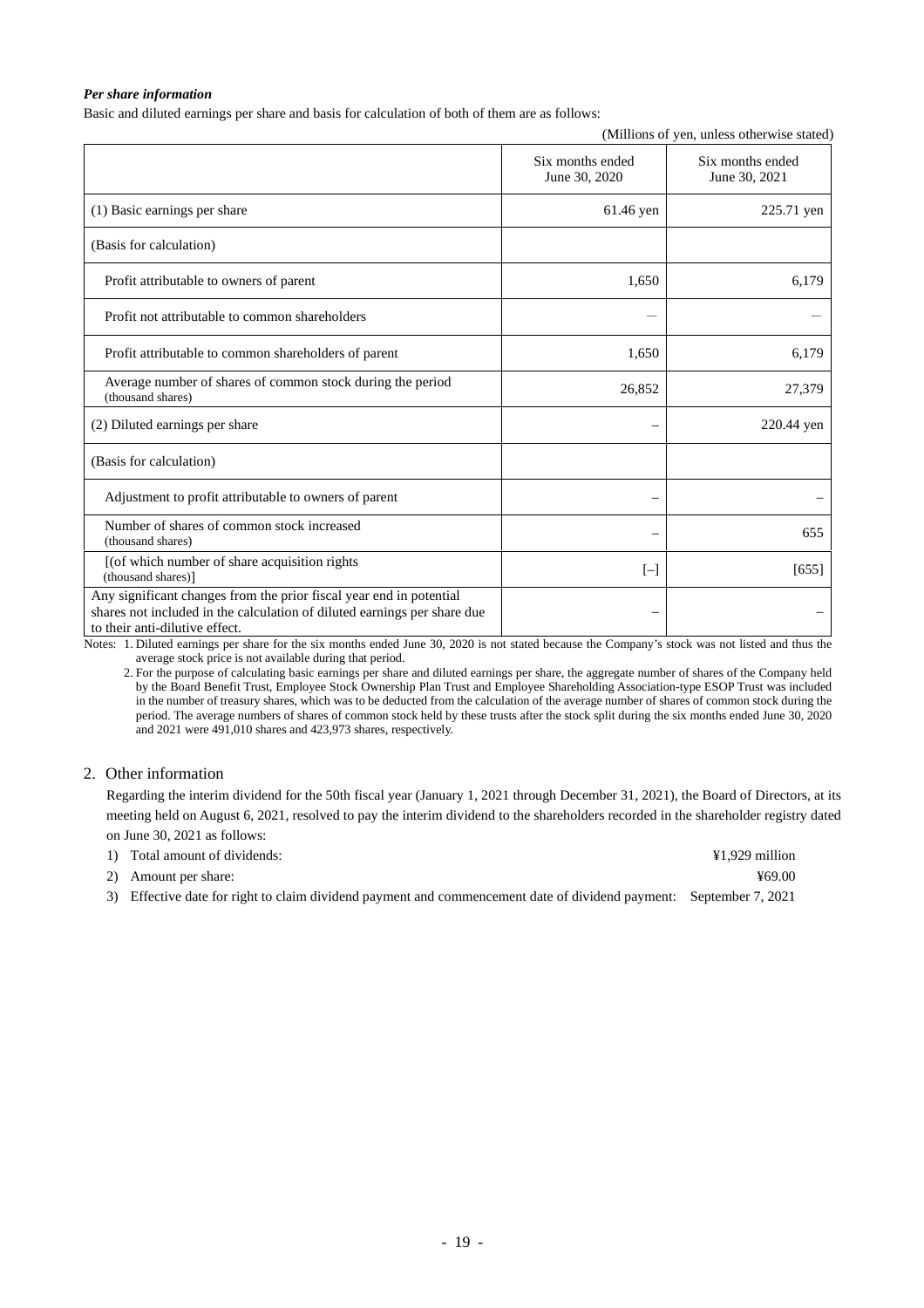# **Section 2 Information about Reporting Company's Guarantor, etc.**

Not applicable.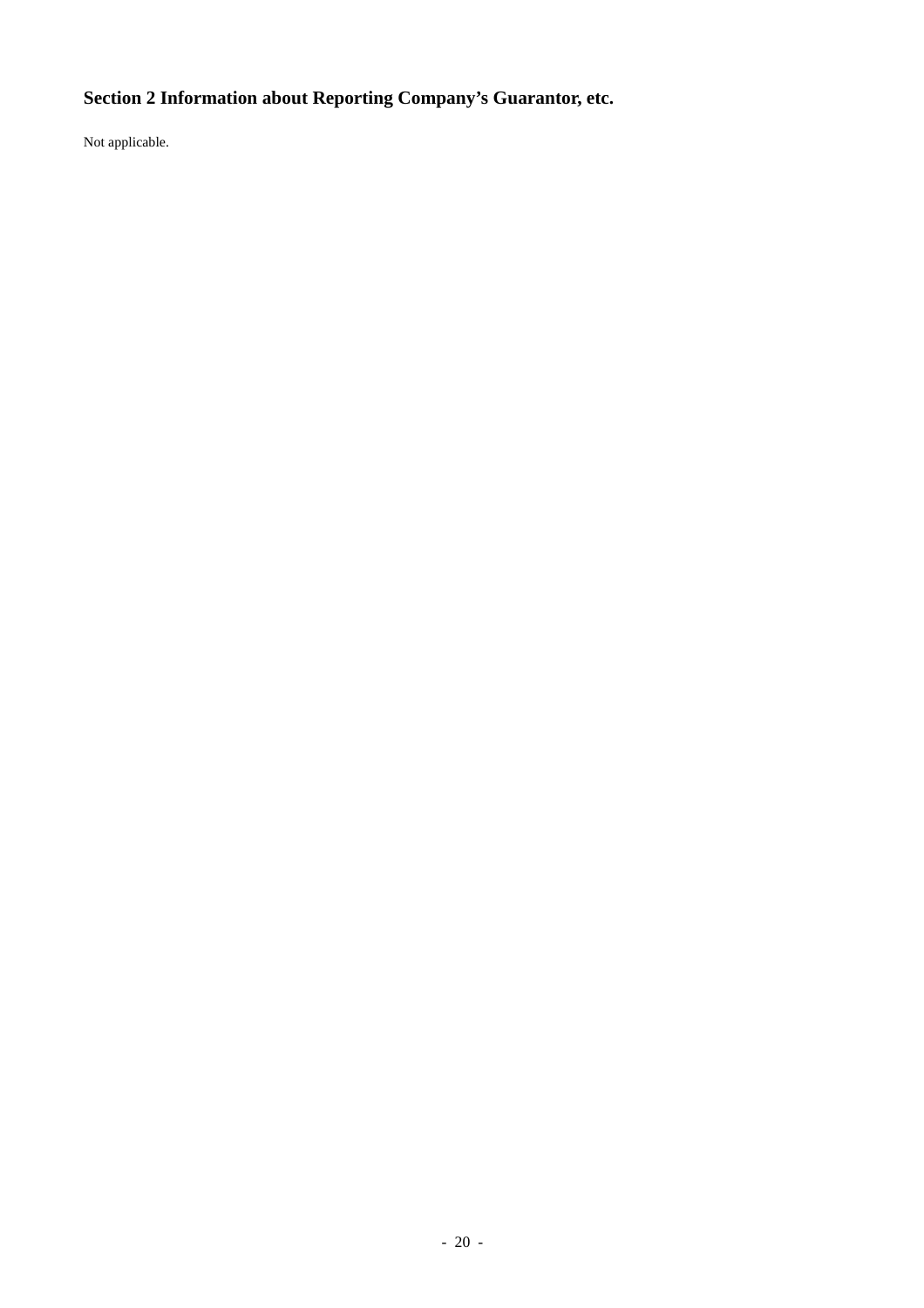## NOTE TO READERS:

The following is an English translation of the Independent Auditor's Quarterly Review Report originally issued in the Japanese language. This is an English translation of the Independent Auditor's Quarterly Review Report as required by the Financial Instruments and Exchange Act of Japan for the convenience of the reader. In the event of any discrepancy between this translated document and the Japanese original, the original shall prevail.

# Independent Auditor's Quarterly Review Report

To the Board of Directors of Roland Corporation:

August 10, 2021

| Grant Thornton Taiyo LLC             |                         |        |
|--------------------------------------|-------------------------|--------|
| Osaka office                         |                         |        |
| Designated Limited Liability Partner | Shigeyuki Moriuchi, CPA | [Seal] |
| <b>Engagement Partner</b>            |                         |        |
| Designated Limited Liability Partner |                         |        |
| <b>Engagement Partner</b>            | Kenji Furuta, CPA       | [Seal] |

#### *Auditor's Conclusion*

Pursuant to the provisions of Article 193-2, Paragraph 1 of the Financial Instruments and Exchange Act, we have reviewed the quarterly consolidated financial statements of Roland Corporation (the "Company") and its consolidated subsidiaries (the "Group") provided in the "Financial Information" section in the Company's Quarterly Securities Report, namely, the quarterly consolidated balance sheet as of June 30, 2021, the quarterly consolidated statements of income, comprehensive income, and cash flows for the six-month period then ended, and the related notes.

Based on our quarterly review, nothing has come to our attention that causes us to believe that the accompanying quarterly consolidated financial statements do not present fairly, in all material respects, the financial position of the Group as of June 30, 2021, and its consolidated financial performance and cash flows for the six-month period then ended in accordance with the accounting principles for quarterly consolidated financial statements generally accepted in Japan.

## *Basis for Auditor's Conclusion*

We conducted our review in accordance with the review standards for quarterly financial statements generally accepted in Japan. Our responsibilities under those standards are further described in the "Auditor's Responsibilities for the Review of the Quarterly Consolidated Financial Statements" section of our report. We are independent of the Group in accordance with the provisions of the Code of Professional Ethics in Japan, and we have fulfilled our other ethical responsibilities as auditors. We believe that we have obtained evidence to provide a basis for our conclusion.

# *Responsibilities of Management, Audit & Supervisory Board Members and the Audit & Supervisory Board for the Quarterly Consolidated Financial Statements*

Management is responsible for the preparation and fair presentation of the quarterly consolidated financial statements in accordance with accounting principles for quarterly consolidated financial statements generally accepted in Japan, including the design, implementation and maintenance of such internal controls as management determines is necessary to enable the preparation and fair presentation of quarterly consolidated financial statements that are free from material misstatement, whether due to fraud or error.

In preparing the quarterly consolidated financial statements, management is responsible for assessing whether it is appropriate to prepare the quarterly consolidated financial statements with the assumption of the Group's ability to continue as a going concern, and disclosing, as applicable, matters related to going concern in accordance with accounting principles for quarterly consolidated financial statements generally accepted in Japan.

Audit & Supervisory Board Members and the Audit & Supervisory Board are responsible for overseeing the Director's execution of duties relating to the design, implementation and maintenance of the Group's financial reporting process.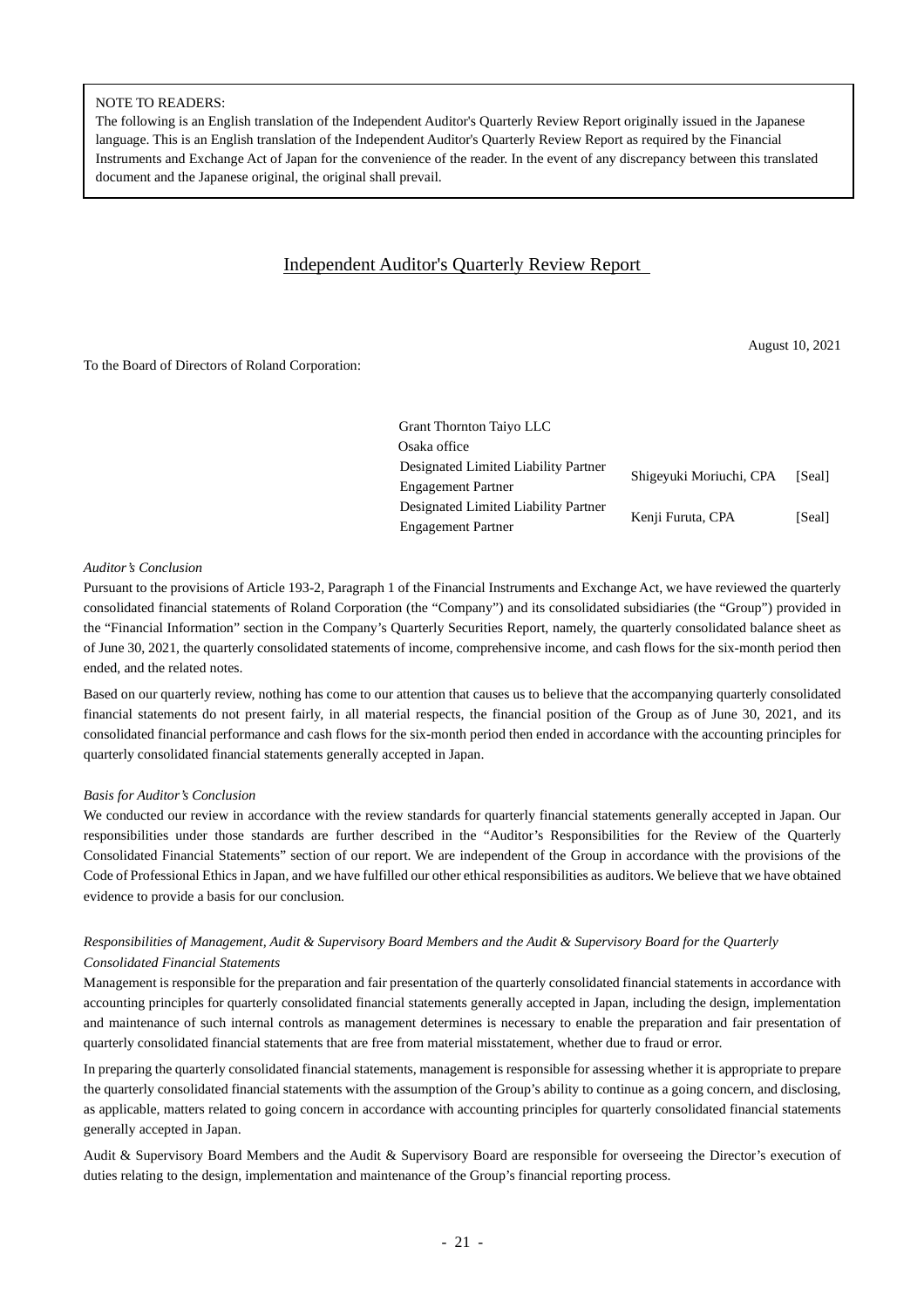## *Auditor's Responsibilities for the Review of the Quarterly Consolidated Financial Statements*

Our responsibilities are to issue an auditor's quarterly review report that includes our conclusion based on our quarterly review from an independent point of view.

As part of a quarterly review in accordance with the review standards for quarterly financial statements generally accepted in Japan, we exercise professional judgement and maintain professional skepticism throughout the audit. We also:

- Make inquiries, primarily of management and persons responsible for financial and accounting matters, and apply analytical and other quarterly review procedures. A quarterly review is substantially less in scope than an audit conducted in accordance with auditing standards generally accepted in Japan.
- If we determine that a material uncertainty exists related to events or conditions that may cast significant doubt on the Company's ability to continue as a going concern, then we conclude, based on the evidence obtained, on whether anything has come to our attention that causes us to believe that the quarterly consolidated financial statements are not presented fairly in accordance with the accounting principles for quarterly consolidated financial statements generally accepted in Japan. Additionally, if we conclude that a material uncertainty exists, we are required to draw attention in our auditor's quarterly review report to the related notes to the quarterly consolidated financial statements or, if such notes are inadequate, to express a qualified conclusion or adverse conclusion. Our conclusions are based on the evidence obtained up to the date of our auditor's quarterly review report. However, future events or conditions may cause the Group to cease to continue as a going concern.
- Evaluate whether anything has come to our attention that causes us to believe that the overall presentation of the quarterly consolidated financial statements and the notes thereto are not in accordance with accounting principles for quarterly consolidated financial statements generally accepted in Japan, as well as whether anything has come to our attention that causes us to believe that the overall presentation, structure and content of the quarterly consolidated financial statements, including the notes thereto do not represent the underlying transactions and accounting events in a manner that achieves fair presentation.
- Obtain evidence regarding the financial information of the Group to express a conclusion on the quarterly consolidated financial statements. We are responsible for the direction, supervision and performance of the review of the quarterly consolidated financial statements. We remain solely responsible for our conclusion.

We communicate with Audit & Supervisory Board Members and the Audit & Supervisory Board regarding the planned scope and timing of the quarterly review and significant review findings.

We also provide Audit & Supervisory Board Members and the Audit & Supervisory Board with a statement that we have complied with relevant ethical requirements in Japan regarding independence, and communicate with them all relationships and other matters that may reasonably be thought to bear on our independence, and where applicable, related safeguards in order to eliminate or reduce obstruction factors.

# *Interest Required to Be Disclosed by the Certified Public Accountants Act of Japan*

Our firm and its engagement partners do not have any interest in the Group which is required to be disclosed pursuant to the provisions of the Certified Public Accountants Act of Japan.

Notes: 1. The above report is the electronic version of the original Independent Auditor's Quarterly Review Report. The original report is kept separately by the Company (the reporting company of the Quarterly Securities Report).

2. The associated XBRL data are not included in the scope of the quarterly review.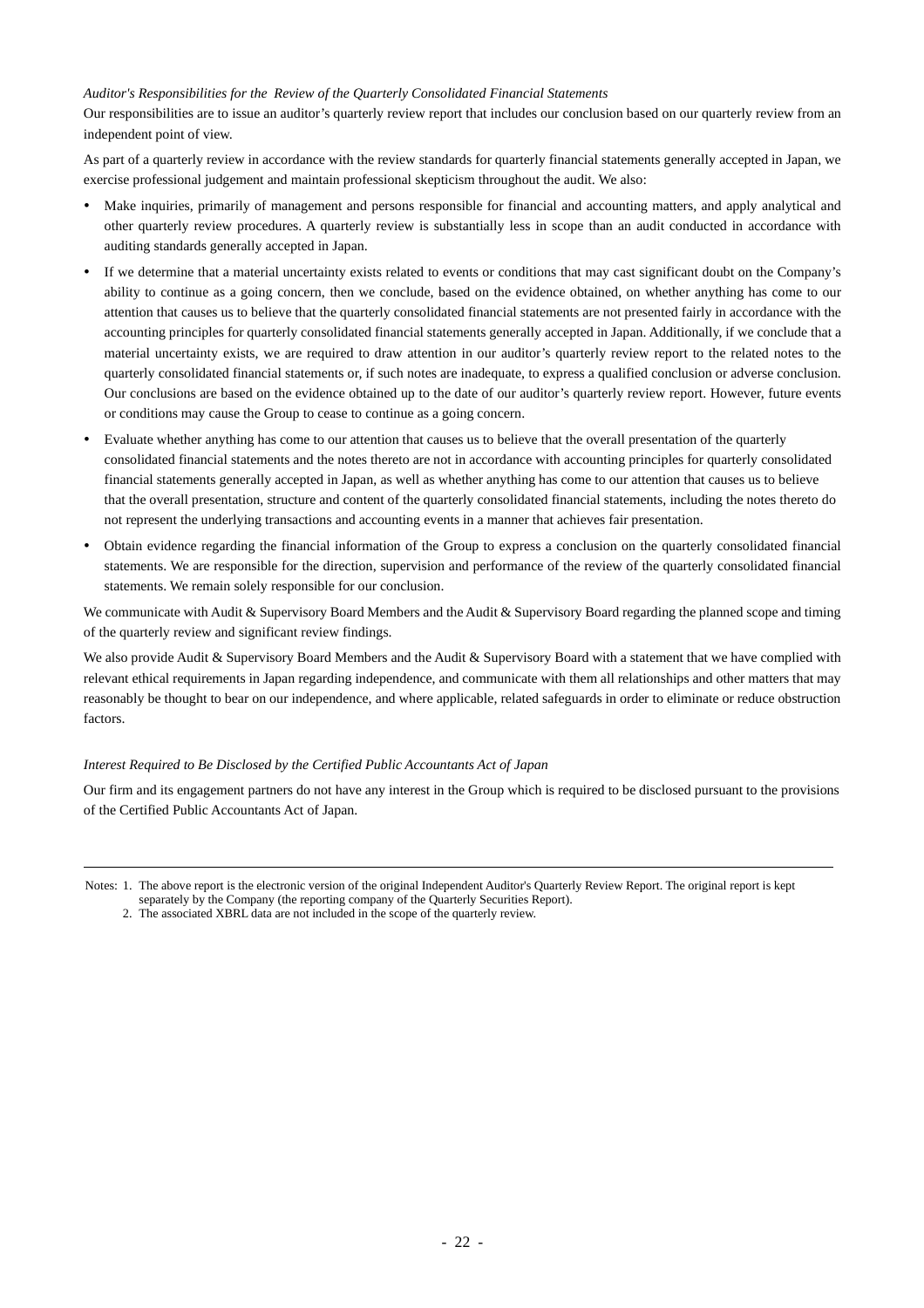# **Cover**

| Document title                            | <b>Confirmation Note</b>                                                  |
|-------------------------------------------|---------------------------------------------------------------------------|
| Clause of stipulation                     | Article 24-4-8, Paragraph 1 of the Financial Instruments and Exchange Act |
| Place of filing                           | Director, Kanto Local Finance Bureau                                      |
| Filing date                               | August 10, 2021                                                           |
| Company name                              | Roland Kabushiki Kaisha                                                   |
| Company name in English                   | Roland Corporation                                                        |
| Title and name of representative          | Jun-ichi Miki, CEO and Representative Director                            |
| Title and name of Chief Financial Officer | Shunsuke Sugiura, Senior Executive Officer                                |
| Address of registered headquarters        | 2036-1 Nakagawa, Hosoe-cho, Kita-ku, Hamamatsu-shi, Shizuoka              |
| Place for public inspection               | Tokyo Stock Exchange, Inc.                                                |
|                                           | (2-1 Nihonbashi Kabutocho, Chuo-ku, Tokyo)                                |